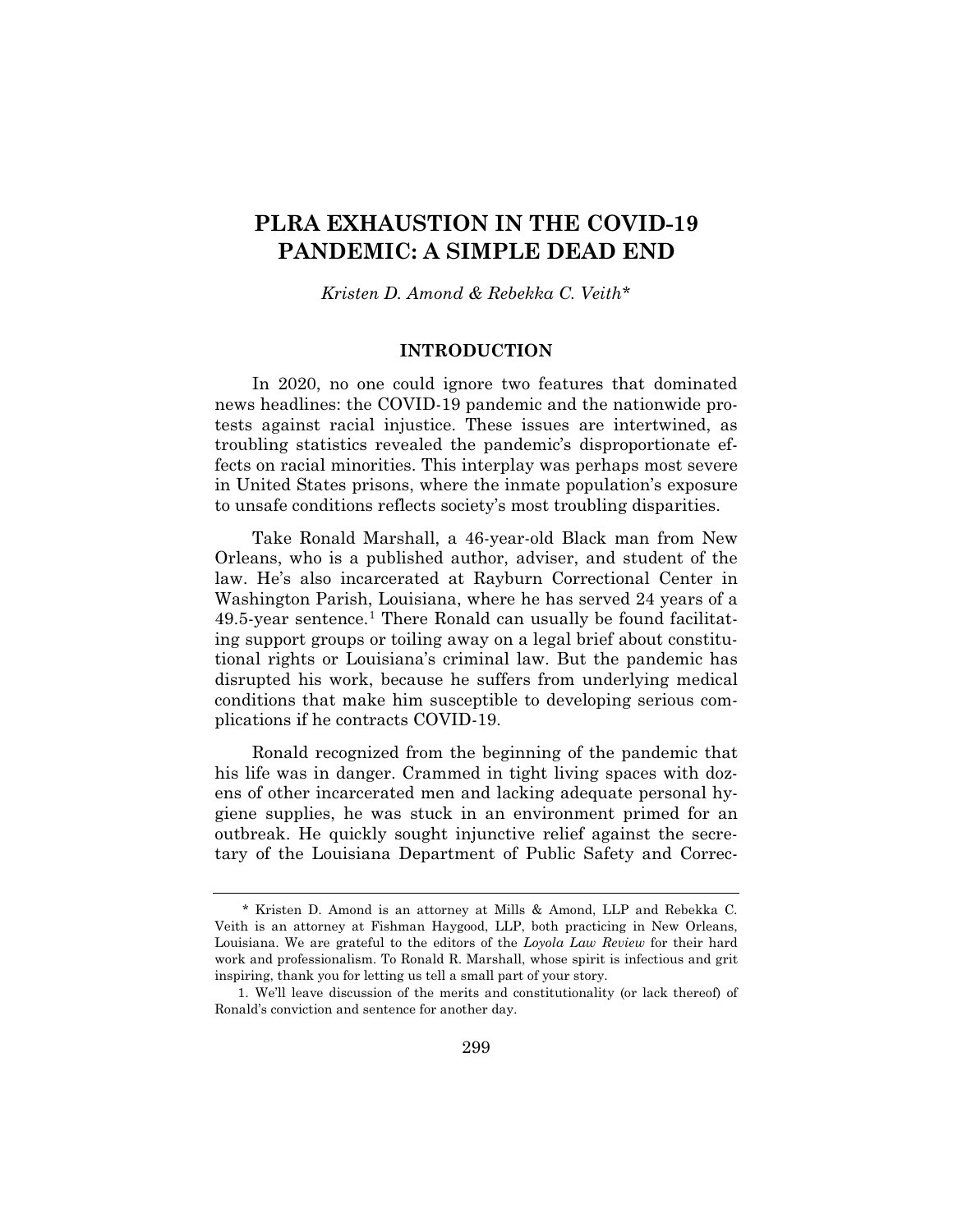tions and the warden of Rayburn Correctional Center for their failure to create and implement policies to meaningfully address the virus.2 This failure, Ronald argued, violated his Eighth and Fourteenth Amendment rights under the United States Constitution, which protect against cruel and unusual punishment by state actors.3 Ronald's claim was dismissed—not because it lacked merit—but because he brought it too soon, failing to exhaust the labyrinthine grievance process run by the very officials who were responsible for his predicament.

That's right. In a pandemic in which every action seems to be a day late and a dollar short, Ronald acted too early and was rewarded with his claims for basic protections being dismissed. The culprit is the Prison Litigation Reform Act ("PLRA"), which requires incarcerated people to exhaust administrative remedies before filing a lawsuit in federal court.<sup>4</sup> The PLRA does not account for the fact that every second that ticks by without proper COVID-19 protection could be the difference between life and death for people like Ronald. Incarcerated people are told to wait until their grievances are denied or become moot, through infection or even death, before being allowed to bring suit. This result is untenable—"a remedy for unsafe conditions need not await a tragic event."5

The PLRA requires incarcerated people to exhaust all "available" administrative remedies. But in the context of the COVID-19 pandemic, prison grievance processes do not fit the problem and instead act as "simple dead ends" because they cannot provide incarcerated people with timely relief.<sup>6</sup> These processes are therefore unavailable. This Article argues that the PLRA's exhaustion requirement should not be used to block an incarcerated person's COVID-19-related claims in federal court and that a new

<sup>2.</sup> Motion for Temp. Restraining Ord. at 1, Marshall v. LeBlanc, No. 18-13569 (E.D. La. Apr. 24, 2020).

<sup>3.</sup> *Id.* The Eighth Amendment requires state actors to provide incarcerated people with reasonable safety and to address serious medical needs that arise in prison. Estelle v. Gamble, 429 U.S. 97, 104–05 (1976).

<sup>4.</sup> Ronald began the administrative grievance process before filing his claim. *See*  42 U.S.C. § 1997e(a).

<sup>5.</sup> Helling v. McKinney, 509 U.S. 25, 33 (1993).

<sup>6.</sup> *See* Ross v. Blake, 136 S. Ct. 1850, 1859 (2016).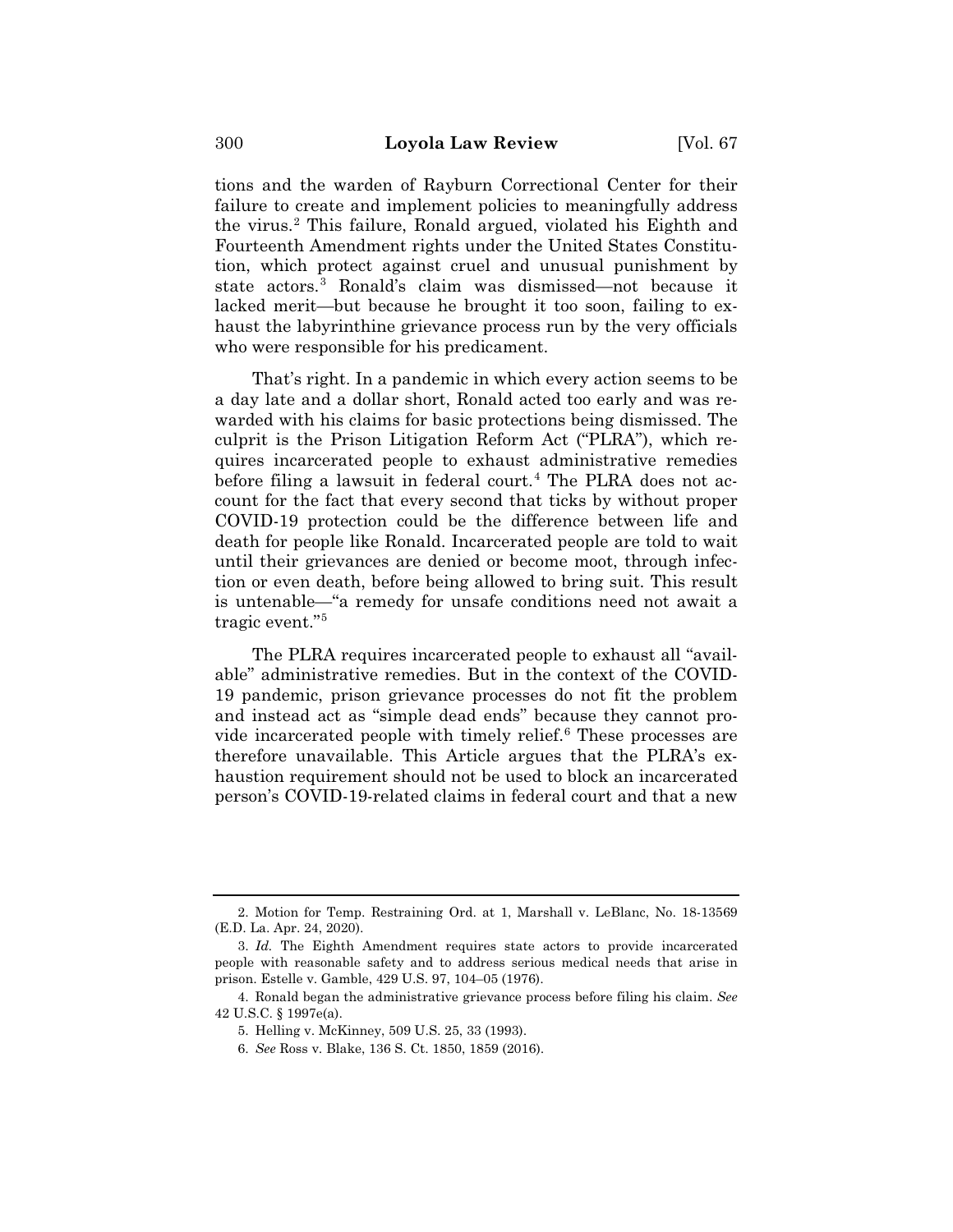example of unavailability should be recognized in the jurisprudence.<sup>7</sup>

Part I of this Article discusses the history of the PLRA and the effect of its exhaustion requirement. Part II discusses how the COVID-19 pandemic has rendered existing interpretations of the exhaustion requirement's "availability" untenable. Part III follows *Valentine v. Collier* from a geriatric prison in Grimes County, Texas, to the United States Supreme Court and back. *Valentine* illustrates the application of the PLRA's exhaustion requirement during the COVID-19 pandemic. Part IV posits that the PLRA exhaustion requirement should not close the courthouse doors to incarcerated people seeking protection from the COVID-19 pandemic and suggests methods that would lessen or remove the obstacles those individuals face when attempting to assert the rights granted to them by the United States Constitution.

## **I. PRISON LITIGATION REFORM ACT**

The PLRA $^8$  was passed to remedy a perceived problem: incarcerated people using frivolous civil rights lawsuits and other abusive tactics to clog up the federal court system.<sup>9</sup> One of the PLRA's reforms to address this perceived problem is an exhaustion requirement for prisoner civil rights claims, meaning state prisoners must exhaust their state-law administrative remedies before filing a civil rights suit in federal court.<sup>10</sup> This requirement is not trivial. The exhaustion process—which varies among the fifty states—is often burdensome and haphazardly administered, with many hurdles to a speedy and meaningful resolution. As a result, prisoner litigation and rulings on the merits in prisoner civil rights cases have decreased substantially since the PLRA's enactment.

Although this result seems to align with the exhaustion requirement's intended purpose, its practical application may have gone too far. Courts have unnecessarily limited the exhaustion

<sup>7.</sup> This Article is only about an incarcerated person's first step in obtaining relief—being allowed to sue. What is not addressed is the immeasurably high burden that an incarcerated person faces once they get into court: showing that prison officials were deliberately indifferent to the risk of harm.

<sup>8. 42</sup> U.S.C. § 1997e(a).

<sup>9.</sup> *See* Part I(A), *infra*.

<sup>10.</sup> *See* Part I(B), *infra*.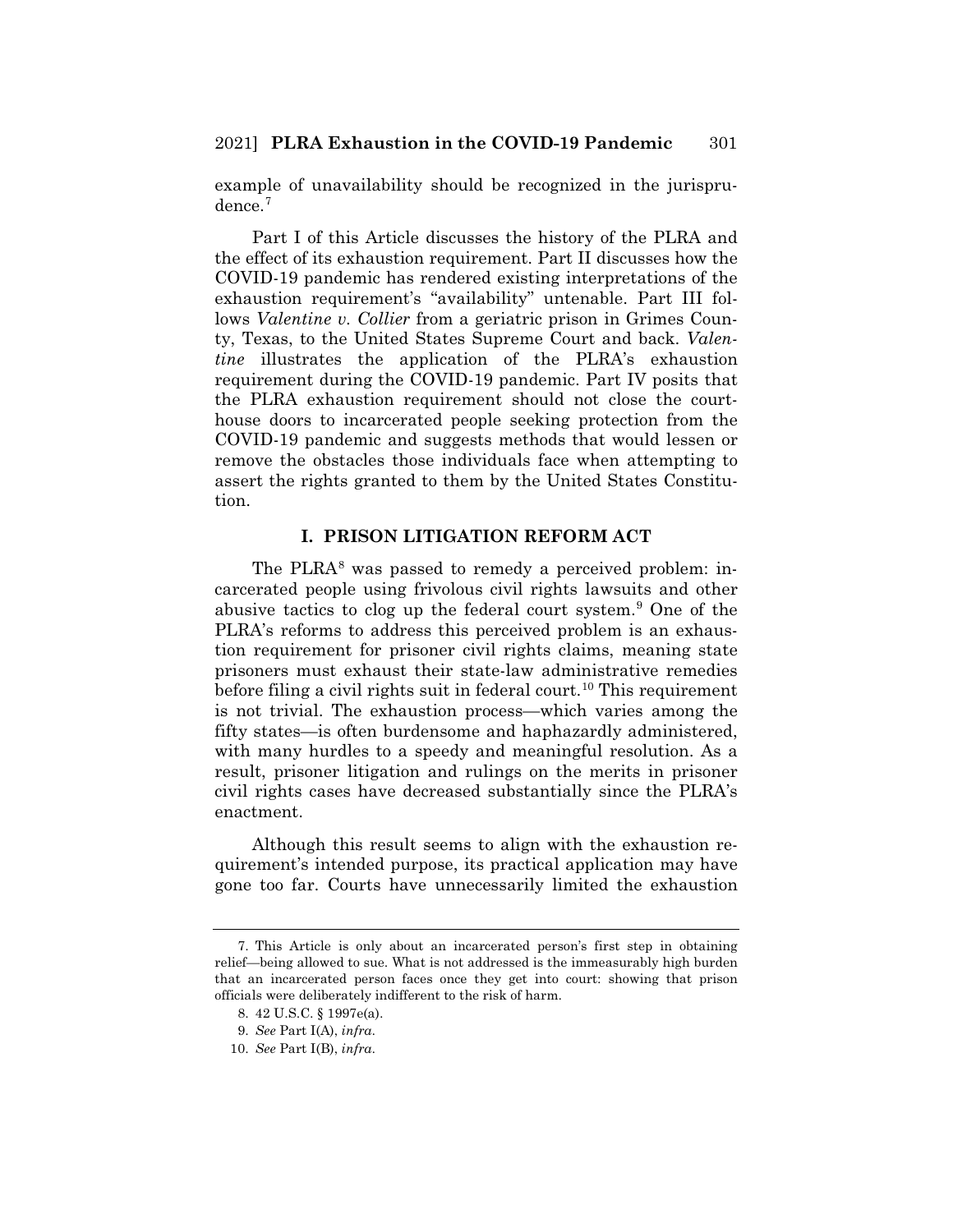requirement's one guardrail—the "availability" requirement—to a few specific applications, denying access to meaningful civil rights protections for incarcerated people for whom adequate procedures are practically unavailable. This outcome has long been a scar on the PLRA, but lately it has become untenable in the face of the COVID-19 pandemic. This Part examines the PLRA's historical background and the factors that have led to the current jurisprudential predicament.

#### **A. LEGISLATIVE HISTORY OF THE PLRA**

The PLRA was born out of the litigation reform movement that came to a head in the 1990s and was influenced by damning allegations of frivolous litigation.<sup>11</sup> Republican Senator Bob Dole introduced a bill to enact the PLRA on May 25, 1995.12 The bill was revised and reintroduced on September 27, 1995, though it was not ultimately passed until 1996, as part of the Omnibus Public Services Appropriations Act of 1996.<sup>13</sup> In his statements in support of the Act, Senator Dole explained to his Senate colleagues that the bill's purpose was to "address the alarming explosion in the number of frivolous lawsuits filed by State and Federal prisoners."14 Senator Dole explained that a "litigation explosion" from incarcerated people was resulting in "due process and cruel and unusual punishment complaints" based on "farfetched" grievances such as "insufficient storage locker space, a defective haircut by a prison barber, the failure of prison officials to invite a prisoner to a pizza party for a departing prison employee, and yes, being served chunky peanut butter instead of the creamy variety."15 For Senator Dole and many of his Senate colleagues, these anecdotes seemed to call out for reform. The prob-

<sup>11.</sup> *See generally* Darryl M. James, *Reforming Prison Litigation Reform: Reclaiming Equal Access to Justice for Incarcerated Persons in America*, 12 LOY. J. PUB. INT. L. 465 (2011) (describing the perceived need for prison litigation reform in the 1990s).

<sup>12. 141</sup> CONG. REC. S7524, 1995 WL 317157.

<sup>13. 141</sup> CONG. REC. S1279, 1995 WL 568915; Pub. L. No. 104-134, 110 Stat. 1321 (1996).

<sup>14.</sup> *Id.*

<sup>15.</sup> *Id.* There are disputes as to the factual validity of these examples provided by Senator Dole. *See, e.g.*, Kathryn F. Taylor, *The Prison Litigation Reform Act's Administrative Exhaustion Requirement: Closing the Money Damages Loophole*, 78 WASH. U. L.Q. 955 (2000).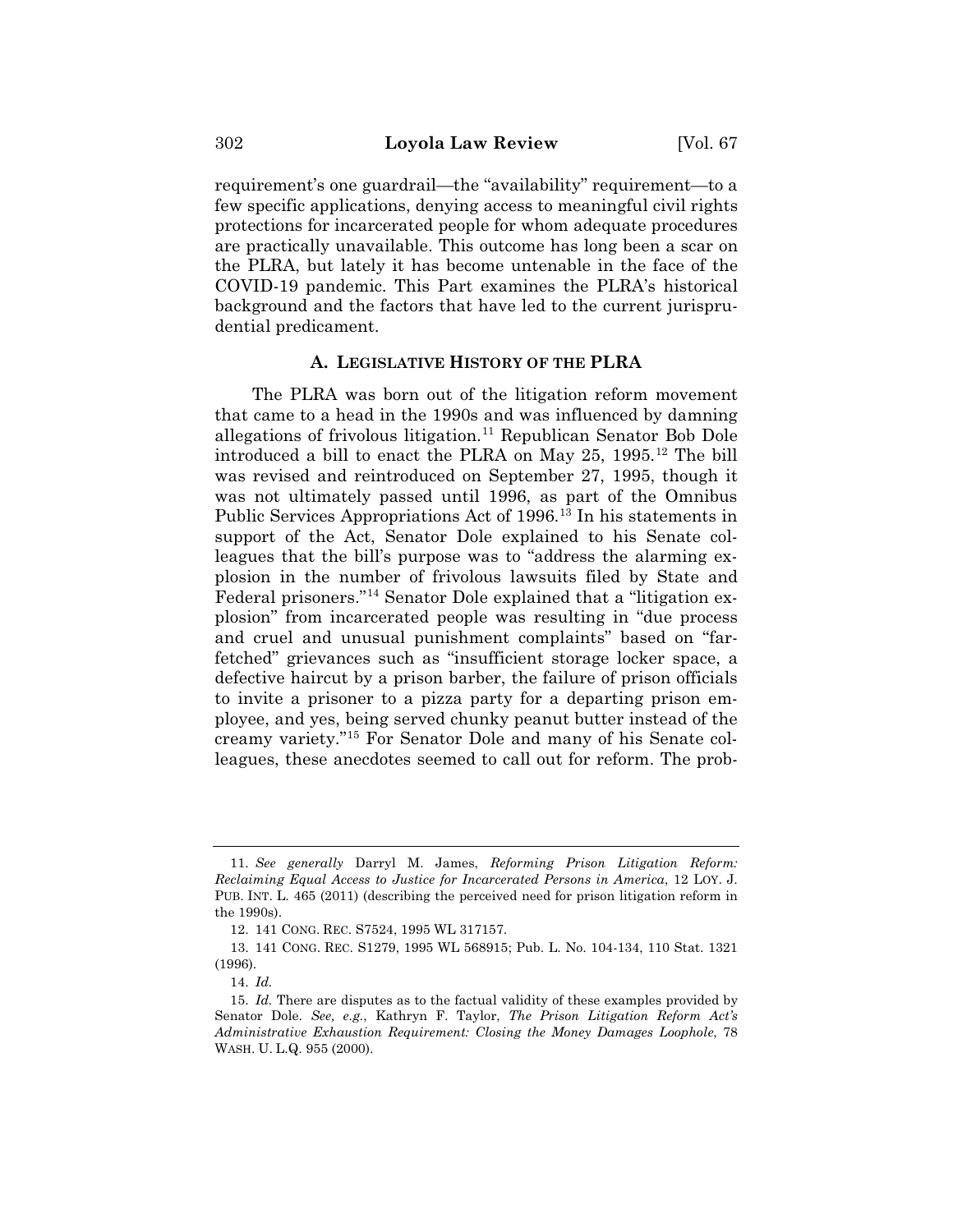lem with these anecdotes, however, is that they "were at best highly misleading and, sometimes, simply false."<sup>16</sup>

The PLRA drafters did not hide their litigation suppression strategies. Senator Dole explained that the PLRA would curb what he viewed as frivolous litigation by requiring incarcerated people to pay court costs or have their prison trust accounts garnished.17 The Act would also require judicial screening of any prisoner's civil complaint and provide a mechanism for courts to dismiss suits immediately in some circumstances, such as when the screening process revealed that the complaint failed to state a claim on which relief could be granted or the defendant was immune from suit.<sup>18</sup> These requirements were well tailored to cut down prisoner litigation in federal courts.

The PLRA's most effective weapon, however, would turn out to be a requirement that "[s]tate prisoners exhaust all administrative remedies before filing a lawsuit in Federal court."19 This so-called "exhaustion requirement" has its own unique legislative history.

## **B. THE PLRA'S EXHAUSTION REQUIREMENT**

The PLRA's exhaustion requirement seemed to answer a call from the nation's highest court. Before the PLRA, lower courts had discretion to decide whether to require exhaustion of administrative remedies for prisoner suits.<sup>20</sup> In *McCarthy v.* 

<sup>16.</sup> Hon. Jon O. Newman, *Pro Se Prisoner Litigation: Looking for Needles in Haystacks*, 62 BROOK. L. REV. 519, 520 (1996). For example, the "chunky peanut butter case" was actually a suit filed because the prisoner "had ordered two jars of peanut butter; one sent by the canteen was the wrong kind, and a guard had quite willingly taken back the wrong product and assured the prisoner that the item he had ordered and paid for would be sent the next day." *Id.* at 521–22. The prisoner's money was never returned, and, as Judge Newman points out, while \$2.50 is not a large sum of money, "such a sum is not trivial to the prisoner whose limited prison funds are improperly debited." *Id.* at 522. *See also* AM. CIVIL LIBERTIES UNION OF OR. NAT'L PRISON PROJECT, THE TOP TEN NON-FRIVOLOUS LAWSUITS FILED BY PRISONERS, http://jailfire.net/documents/aclu1.pdf (compiled to respond to various "top ten" lists of frivolous lawsuits "touted by various attorney generals" in support of the PLRA).

<sup>17. 141</sup> CONG. REC. S1279, 1995 WL 568915; Pub. L. No. 104-134, 110 Stat. 1321 (1996).

<sup>18.</sup> *Id.*

<sup>19.</sup> *Id.*

<sup>20.</sup> *See* McCarthy v. Madigan, 503 U.S. 140, 150 (1992) ("§ 1997e does not mechanically require exhaustion in every case where an acceptable state procedure is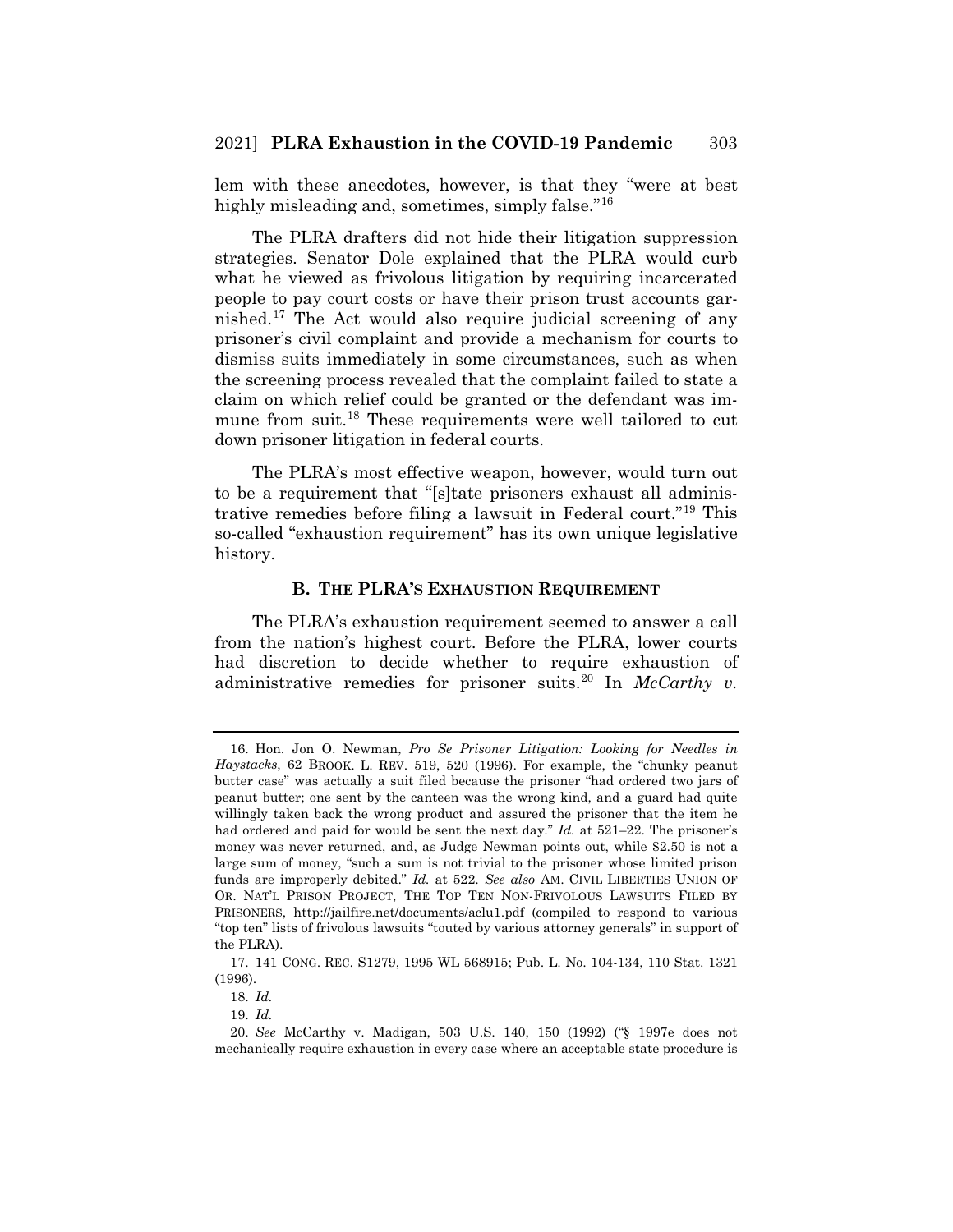*Madigan*, decided in 1992, the United States Supreme Court considered the pre-PLRA version of 42 U.S.C. § 1997e and explained that because Congress had not "clearly required exhaustion" for prisoner suits, "sound judicial discretion govern[ed]."21 At least one congressman during the 1995 legislative session viewed McCarthy as an invitation to rewrite the exhaustion rules. During floor debate on a precursor bill to the PLRA, Representative Frank LoBiondo opined that the Court in *McCarthy* "made th[e] point" about exhaustion "almost to the point of asking that Congress do something."22 Representative LoBiondo proposed as a part of his Prisoner Lawsuit Efficiency Act that the "exhaustion of administrative remedies for prisoners bringing suit be "requir[ed]."23

That exhaustion requirement aligned perfectly with the PLRA's purpose. The bill's original co-sponsor, Senator Jon Kyl, argued in support of exhaustion "given the burden that the cases place on the Federal court system, the availability of administrative remedies, and the lack of merit of many of the claims filed under 42 U.S.C. section 1983."24 Senator Dole supported the addition, explaining that the exhaustion requirement would "go a long way to take the frivolity out of frivolous inmate litigation."<sup>25</sup>

For these reasons, the exhaustion requirement was written into the PLRA's final draft. The PLRA as enacted mandates:

No action shall be brought with respect to prison conditions under section 1983 of this title, or any other Federal law, by a prisoner confined in any jail, prison, or other correctional facility until such administrative remedies *as are available* are *exhausted*. 26

With this language, incarcerated people are now barred from filing any Section 1983 lawsuit in federal court before exhausting all available administrative remedies. As a result, claims will be heard on the merits only after a prisoner overcomes all administrative hurdles and exhausts all associated remedies.

in place. Rather, it directs federal courts to abstain 'if the court believes that such a [waiting] requirement would be appropriate and in the interests of justice.'").

<sup>21.</sup> *Id.* at 144.

<sup>22. 141</sup> CONG. REC. H14105, 1995 WL 716064.

<sup>23.</sup> *Id.*

<sup>24. 141</sup> CONG. REC. S7527, 1995 WL 317157.

<sup>25. 141</sup> CONG. REC. S14414, 1995 WL 568915.

<sup>26. 42</sup> U.S.C. § 1997e(a) (emphasis added).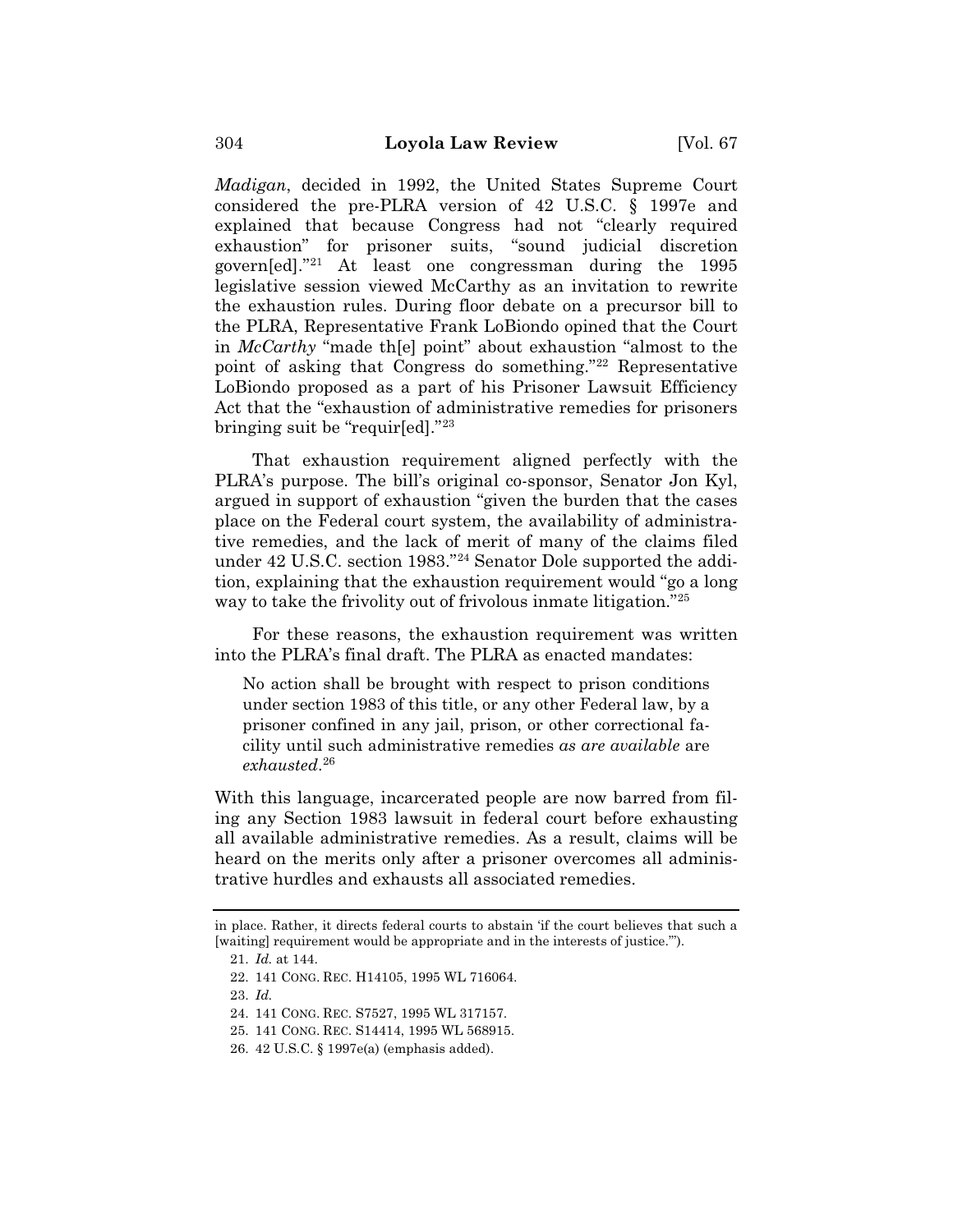#### **C. PLRA EXHAUSTION IN PRACTICE**

The PLRA does not define when a prisoner has "exhausted" their administrative remedies, so the bounds of proper exhaustion have been jurisprudentially defined.<sup>27</sup> According to the Supreme Court, exhaustion of "available" remedies means incarcerated people must exhaust all administrative remedies provided by state prison systems, "not just those that meet federal standards."28 Exhaustion is required not only for Section 1983 relief but for *all* suits challenging prison conditions.<sup>29</sup> If administrative remedies are "available," judges have no discretion to excuse the exhaustion requirement, even if a court determines that "special circumstances" exist to justify an incarcerated person's failure to comply with administrative procedures.30 Congress thus used the Supreme Court's statement in *McCarthy* that "sound judicial discretion" should govern the exhaustion analysis as the catalyst to strip federal courts of this discretion in the PLRA.

Judicial interpretation of the PLRA's exhaustion requirement means that incarcerated people must navigate a confusing patchwork of grievance procedures before having the opportunity to seek federal relief. There is no nationwide procedure for prisoner grievances. Instead, the requirements for administrative exhaustion vary from state-to-state.<sup>31</sup> Many states' processes do share some common features, like being highly technical and deferential to prison officials' discretion.<sup>32</sup>

30. *Ross*, 136 S. Ct. at 1863, 1856; Valentine v. Collier, 978 F.3d 154, 160 (5th Cir. 2020) ("*Valentine VI*") ("[C]ourts have zero discretion to hear unexhausted claims.").

31. *See* Cara Mazor, *Blog: The Administrative Remedy Exhaustion Requirement Under the Prison Litigation Reform Act of 1996 and its Current Impact on Prisoners' Rights*, 10 MOD. AM. 70 (2017), https://digitalcommons.wcl.american.edu/tma vol10/iss1/7.

32. *See* MICHIGAN LAW, PRISON AND JAIL GRIEVANCE POLICIES, *available at*  https://www.law.umich.edu/facultyhome/margoschlanger/Pages/PrisonGrievanceProc eduresandSamples.aspx (providing links to grievance policies for every state prison system) (last visited April 8, 2021).

<sup>27.</sup> *See id.*; *see also* Ross v. Blake, 136 S. Ct. 1850, 1856–58 (2016) (summarizing PLRA exhaustion litigation in the Supreme Court).

<sup>28.</sup> Woodford v. Ngo, 548 U.S. 81, 85 (2006).

<sup>29.</sup> *Id.* Incarcerated people must exhaust administrative remedies for constitutional claims, even though there is typically a constitutional claims exception to administrative law exhaustion. *Ross*, 136 S. Ct. at 1863 (Breyer, J., concurring); *see also* Mathews v. Eldridge, 424 U.S. 319, 330–31 (1976) (reviewing a constitutional claim on the merits although the plaintiff conceded he did not fully exhaust his administrative remedies).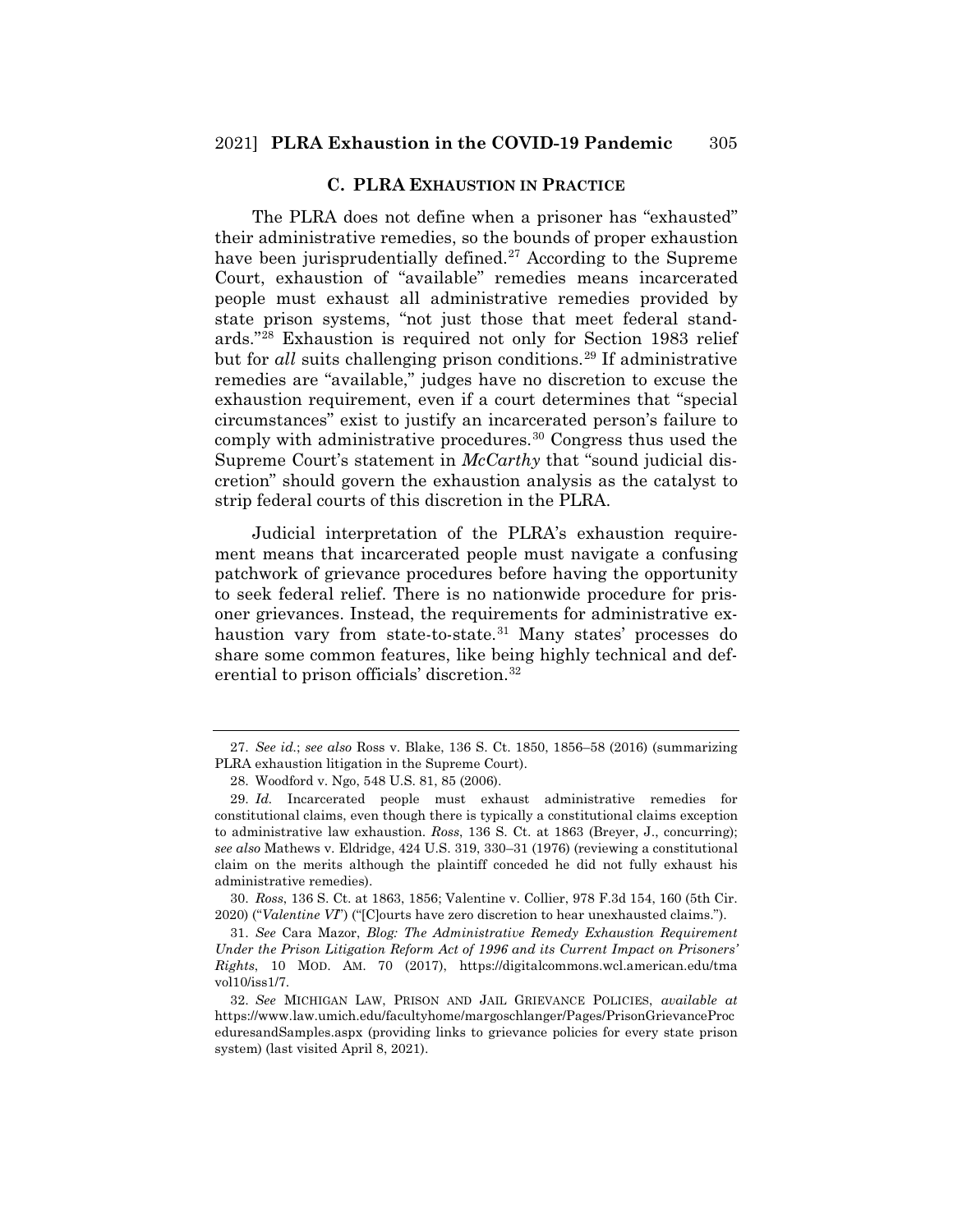In Louisiana, for example, a prisoner must initiate a grievance process through a "request to the warden . . . made in writing within a 90 day period" after the incident occurs—although that requirement "may be waived when circumstances warrant."33 The request can be made through an Administrative Remedy Procedure ("ARP") form, if the particular prison furnishes those forms, or through any written communication containing the phrases "ARP" or "[t]his is a request for an administrative remedy."34 The grievance is then screened and either accepted or rejected.35 If the grievance is accepted, the incarcerated person then "must use the manila envelope that is furnished to him" to continue the procedure with a "first step."36 The warden must respond to a "first step" grievance within 40 days. $37$  If the incarcerated person disputes the warden's determination, they have five days from receipt of the decision to pursue their "second step" grievance "to the secretary [of the Department of Corrections], through the chief of operations/office of adult services."38 The final decision on the "second step" must be made in 45 days, and only then (or if 90 days has elapsed since the initiation of the grievance process with no decision) can the prisoner seek relief from the courts.39

Requiring incarcerated people to complete such "onerous and error-inviting" grievance procedures "immediately transformed" the prisoner litigation landscape.40 Just five years after the PLRA was passed, prisoner filings had decreased by 43%, even though the prison population increased by  $23\%$  in that time period.<sup>41</sup> In Louisiana, in 1995, 1,548 prisoner suits were filed by a total jail and prison population of 38,106—a rate of 40.6 filings per 1000 prisoners.42 By 2014, that rate was 12.7—623 prisoner suits were filed in Louisiana that year, from a total jail and prison popula-

<sup>33.</sup> LA. ADMIN CODE tit. 22, pt. I, § 325 (G) (2021).

<sup>34.</sup> *Id.* § 325 (G)(1)(a)(i).

<sup>35.</sup> *Id.* § 325 (I).

<sup>36.</sup> *Id*. § 325 (I)(b)(ii).

<sup>37.</sup> *Id.* § 325 (J)(1)(a)(ii).

<sup>38.</sup> *Id.* § 325 (J)(1)(a)(iii).

<sup>39.</sup> *Id.* § 325 (J)(1)(b)(ii), (iv), (c).

<sup>40.</sup> Margo Schlanger, *Trends in Prisoner Litigation, as the PLRA Approaches 20*, 27 CORR. L. REP. 69, 69–70 (2017).

<sup>41.</sup> Margo Schlanger, *Inmate Litigation*, 116 HARV. L. REV. 1555, 1559–60 and tbl. I.A (2003).

<sup>42.</sup> Schlanger, *supra* note 40, at tbl. 2.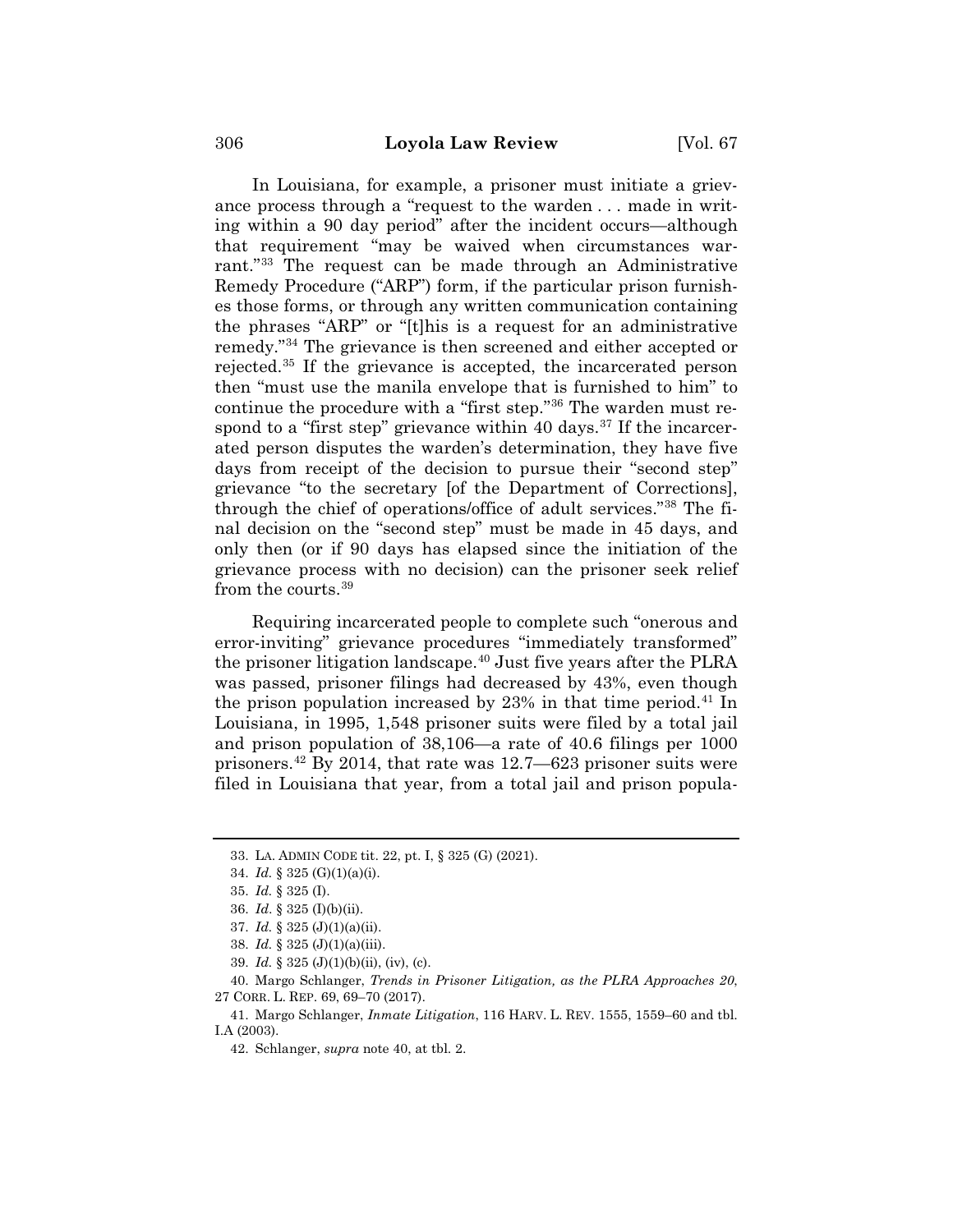tion of 49,100.<sup>43</sup> Prisoner suit success rates decreased too, even though the PLRA's exhaustion requirement and screening process should theoretically ensure only meritorious claims proceeded to the courts.44 These developments raise the concern that the PLRA's exhaustion requirement lacks sufficient guardrails to protect against prohibitive grievance policies that block needed relief.

# **D. THE EXCEPTION TO EXHAUSTION: WHEN ADMINISTRATIVE REMEDIES ARE "UNAVAILABLE"**

There is one qualifier in the PLRA's exhaustion requirement that could serve as a necessary guardrail: incarcerated people must only exhaust those administrative remedies that "are available" to them.45 Like the term "exhausted," "available" is not defined in the statute, so courts must determine when a remedy is "available" or "unavailable."46

Courts' elaboration here has not been exacting. For example, the Supreme Court, relying on English-language dictionaries, concluded that "available" means "capable of use for the accomplishment of a purpose and that which 'is accessible or may be obtained.'"47 Therefore, a prisoner is only required to exhaust administrative procedures that are "'capable of use' to obtain 'some relief for the action complained of.'"48 But this broad theoretical treatment then must be applied "to the real-world workings of prison grievance systems."49

Courts' real-world application of the availability analysis has been highly technical. This idea can be seen in the Supreme Court's most recent comprehensive analysis of "availability" in *Ross v. Blake*. <sup>50</sup> In *Ross*, a Maryland prisoner had not sought administrative review of his assault claim through the ARP process, because he believed that reporting the assault to the prison system's Internal Investigative Unit ("IIU") was sufficient.<sup>51</sup> The

<sup>43.</sup> *Id.*

<sup>44.</sup> *Id.* at tbl. 3.

<sup>45. 42</sup> U.S.C. § 1997e(a).

<sup>46.</sup> *See* Ross v. Blake, 136 S. Ct. 1850, 1858–60 (2016) (collecting cases).

<sup>47.</sup> *Id.* (quoting Booth v. Chumer, 532 U.S. 731, 737–38 (2001)).

<sup>48.</sup> *Id.* (quoting *Booth*, 532 U.S. at 738).

<sup>49.</sup> *Id.* at 1859.

<sup>50.</sup> *Id.*

<sup>51.</sup> *Id.* at 1855.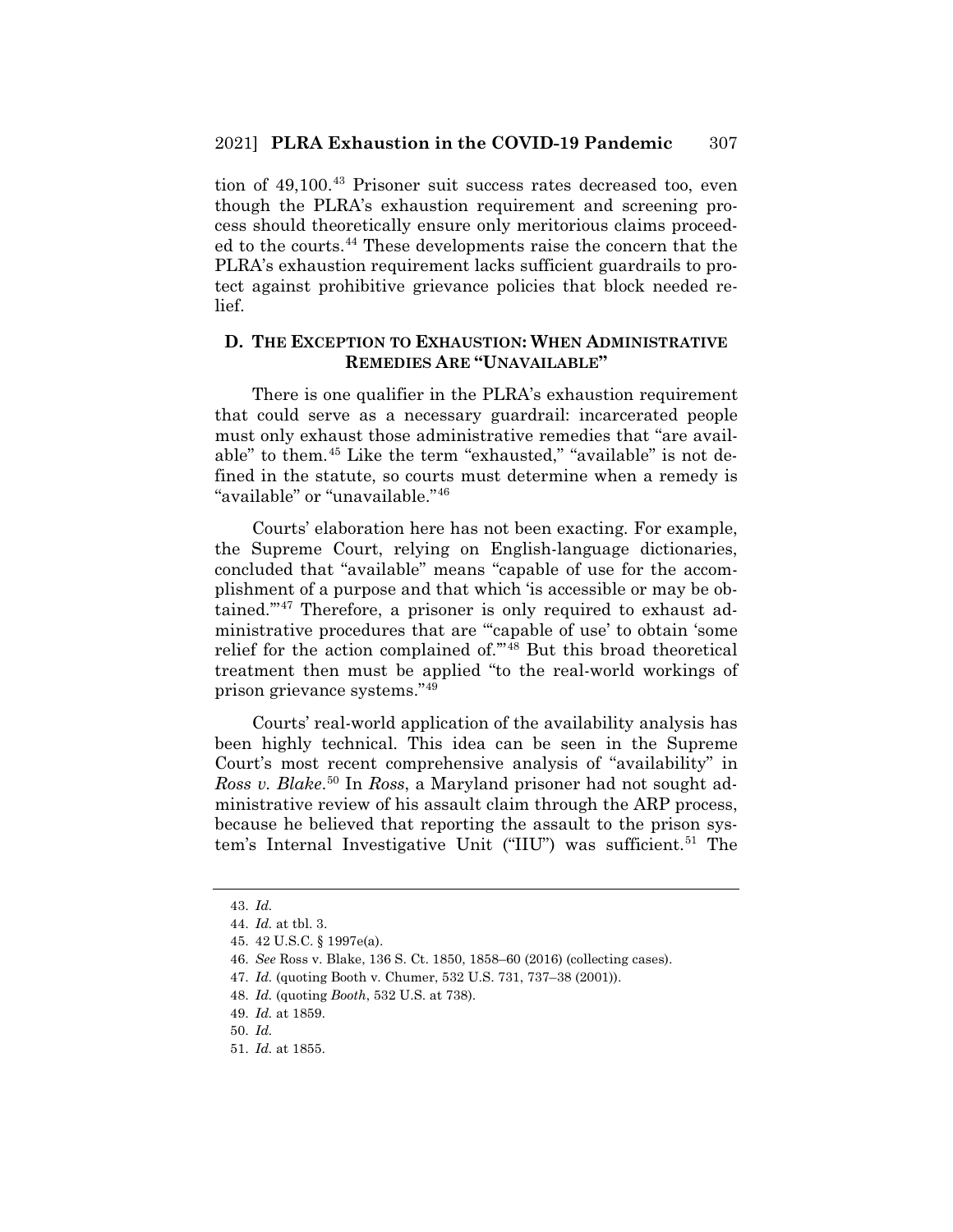United States Court of Appeals for the Fourth Circuit reversed the district court's dismissal on failure to exhaust grounds, determining that a "special circumstance" existed because Blake reasonably believed he had exhausted his administrative remedies.52 The Supreme Court rejected the "special circumstances" exception to exhaustion, but remanded for a determination of whether administrative remedies were in fact available, because the record showed that Maryland officials typically dismissed ARP complaints while IIU investigations were underway.<sup>53</sup>

Despite this procedural outcome, the *Ross* Court did provide some helpful guidance. The Court identified three circumstances in which an administrative remedy, "although officially on the books," is not actually available.<sup>54</sup>

The Court's first example of unavailability is administrative. This unavailability occurs when officials are "unable or consistently unwilling to use" prescribed administrative procedures to provide relief to incarcerated people.55 For instance, a grievance process on the books is unavailable if it allows a prisoner in the special housing unit to give a complaint to a corrections officer rather than file it themselves with the grievance clerk, but the corrections officer never files the grievance and no regulation describes an appeal mechanism for grievances that are never filed.<sup>56</sup> This "administrative unavailability" looks at officials' likely compliance with the given procedures, not whether those procedures (if followed) are adequate.

The Court's second example of unavailability is grounded in comprehension. This unavailability occurs when an administrative procedure "exists to provide relief, but no ordinary prisoner can discern or navigate it."57 For example, administrative remedies are unavailable when they are described to a prisoner only in

<sup>52.</sup> *Ross*, 136 S. Ct. at 1856.

<sup>53.</sup> *Id.* at 1862.

<sup>54.</sup> *Id.* at 1859.

<sup>55.</sup> *Id.* The Court's examples of this type of unavailability were if a "prison handbook directs inmates to submit their grievances to a particular administrative office—but in practice that office disclaims the capacity to consider those petitions" or if "administrative officials have apparent authority, but decline ever to exercise it." *Id.*

<sup>56.</sup> Williams v. Correction Officer Prianto, 829 F. 3d 118, 121, 126 (2d Cir. 2016).

<sup>57.</sup> *Ross*, 136 S. Ct. at 1859*.* But, if "an administrative process is susceptible of multiple reasonable interpretations, Congress has determined that the inmate should err on the side of exhaustion." *Id.*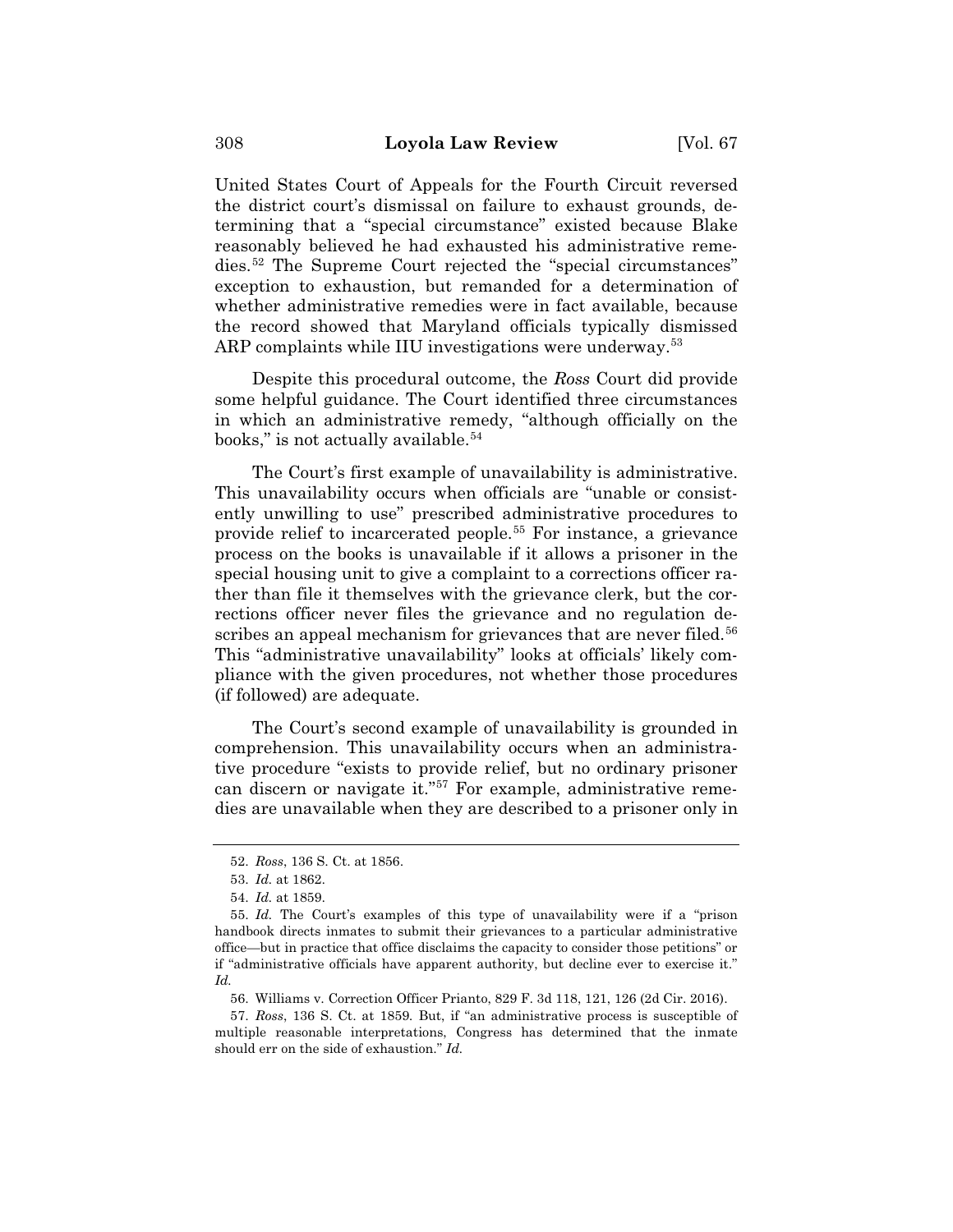a language that prison officials know the prisoner cannot understand.<sup>58</sup>

The Court's third example of unavailability is oppression. This unavailability occurs when "prison administrators thwart inmates from taking advantage of a remedy through machination, misrepresentation, or intimidation."59 For example, a grievance process is unavailable when prison officials do not provide incarcerated people the findings issued regarding their grievances, do not provide incarcerated people appeal forms when their grievances are rejected, and ignore prisoners' attempts to file their appeals even without the forms.60 Even this oppressive unavailability looks at prison officials' intent when implementing the given procedures, not the procedure's adequacy.

The three examples of unavailability provided in *Ross* are not exhaustive.61 Courts interpreting *Ross* have held that the examples "are not a closed list."62 An opening therefore exists to attack the PLRA's exhaustion requirement based on the hurdles presented by administrative remedies in the context of certain world events.

# **II. THE "AVAILABILITY" OF GRIEVANCE PROCEDURES IN THE COVID-19 PANDEMIC**

The COVID-19 pandemic illustrates why a new approach to reviewing the "availability" of administrative remedies is needed. The unprecedented nature of the COVID-19 pandemic creates a fourth circumstance of unavailability relevant here: Administrative remedies may not be available where grievance procedures "could not provide relief before an inmate faced a serious risk of death," because the circumstance poses "an imminent risk of

<sup>58.</sup> Ramirez v. Young, 906 F.3d 530, 537–38 (7th Cir. 2018).

<sup>59.</sup> *Ross*, 136 S. Ct. at 1860.

<sup>60.</sup> Does 8-10 v. Snyder, 925 F.3d 951, 966 (6th Cir. 2019). In *Snyder*, the court also found that the grievance process outlined by the Michigan Department of Corrections presented "a classic case of Orwellian doublethink" and held that "inmates need not navigate this 'labyrinthine world of doublethink' to satisfy the exhaustion requirement." *Id.* at 963 (quoting GEORGE ORWELL, 1984, at 35 (1949)).

<sup>61.</sup> *See, e.g.*, West v. Emig, 787 F. App'x 812, 815 (3d Cir. 2019) ("[N]either the Supreme Court nor this Circuit has held that those three circumstances [listed in *Ross*] are comprehensive, as opposed to exemplary.").

<sup>62.</sup> *Ramirez*, 906 F.3d at 538 ("[The three examples in *Ross*] were only examples, not a closed list. . . .").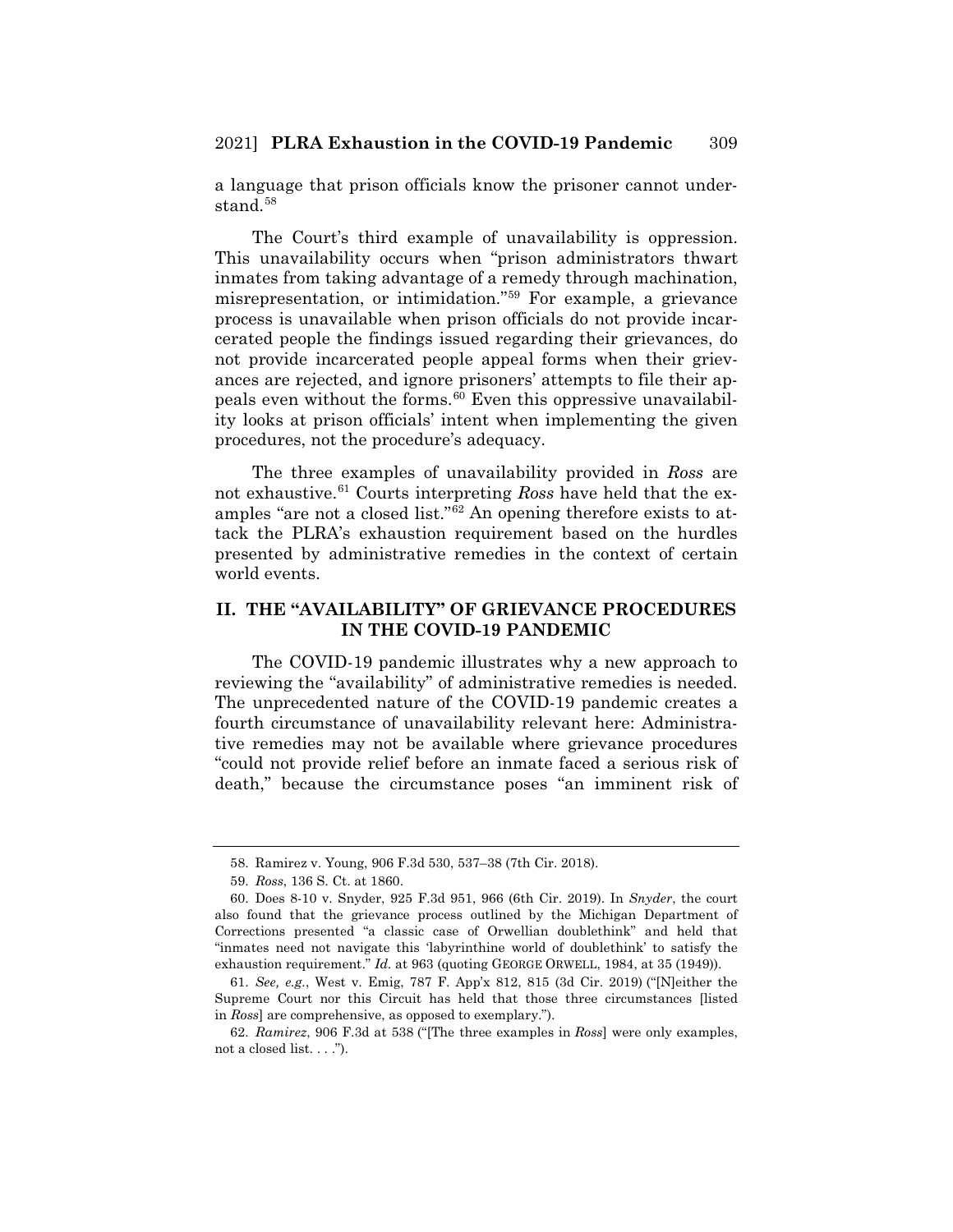harm that the grievance process cannot or does not answer."<sup>63</sup> Because we have not seen a health crisis that poses such imminent risk since  $1918$ ,  $64$  few courts have had the opportunity to recognize this exception to PLRA exhaustion. Without such precedent, most courts recently have taken a hardline stance regarding the PLRA's exhaustion requirement and have required incarcerated people to sit and wait in the pandemic's epicenters before defending their rights.65 Few have taken the opportunity to apply the logic of unavailability outside the Supreme Court's prescribed examples. But unprecedented times call for unprecedented analysis.

COVID-19 quickly became a public health threat that disrupted all facets of society. The virus first appeared in 2019 and was classified by the World Health Organization as a worldwide pandemic on March 11, 2020.<sup>66</sup> Since then, COVID-19 has spread across the country, imperiling the healthy and vulnerable alike. The negative impacts, however, were not evenly distributed.

COVID-19 has hit Louisiana and its Black community especially hard. As of this writing, there are more than 384,292 known cases of COVID-19 in this state, with 9,388 known deaths.67 These statistics are troubling by themselves, but a closer look at the data reveals that Black people have been affected

2020. COVID-19 was declared a Public Health Emergency by the United States Secretary for Health and Human Services and by Louisiana Governor John Bel Edwards. *Determination that a Public Health Emergency Exists*, U.S. DEPT. OF HEALTH AND HUMAN SERVICES (January 31, 2020), https://www.phe.gov /emergency/news/healthactions/phe/Pages/2019-nCoV.aspx; Proclamation No. 25 JBE 2020, Public Health Emergency – COVID-19, STATE OF LOUISIANA EXECUTIVE DEPARTMENT (Mar. 11, 2020), https://gov.louisiana.gov/assets/Proclamations/2020 /modified/25-JBE-2020-Public-Health-Emergency-COVID-19.pdf.

67. *See* Dan Swenson et al., *Coronavirus in Louisiana*, THE TIMES PICAYUNE | THE NEW ORLEANS ADVOCATE, https://www.nola.com/news/coronavirus/article\_ 7cb2af1c-6414-11ea-b729-93612370dd94.html (last updated Apr. 15, 2021) (providing regularly updated data on COVID-related statistics).

<sup>63.</sup> Valentine v. Collier, 140 S. Ct. 1598, 1601 (2020) (Sotomayor, J.) ("*Valentine II*").

<sup>64.</sup> *See generally* Brian Beach et al., *The 1918 Influenza Pandemic and its Lessons for COVID-19* (Nat'l Bureau of Econ. Rsch., Working Paper No. 27673, 2020), https://www.nber.org/system/files/working\_papers/w27673/w27673.pdf.

<sup>65.</sup> *See, e.g.*, Amanda Klonsky, *An Epicenter of the Pandemic Will Be Jails and Prisons, if Inaction Continues*, N.Y. TIMES, (Mar. 16, 2020), https://www.nytimes.com /2020/03/16/opinion/coronavirus-in-jails.html.

<sup>66.</sup> *WHO Director-General's opening remarks at the media briefing on COVID-19*, HHS, (Mar. 11, 2020), https://www.who.int/director-general/speeches/detail/whodirector-general-s-opening-remarks-at-the-media-briefing-on-covid-19—-11-march-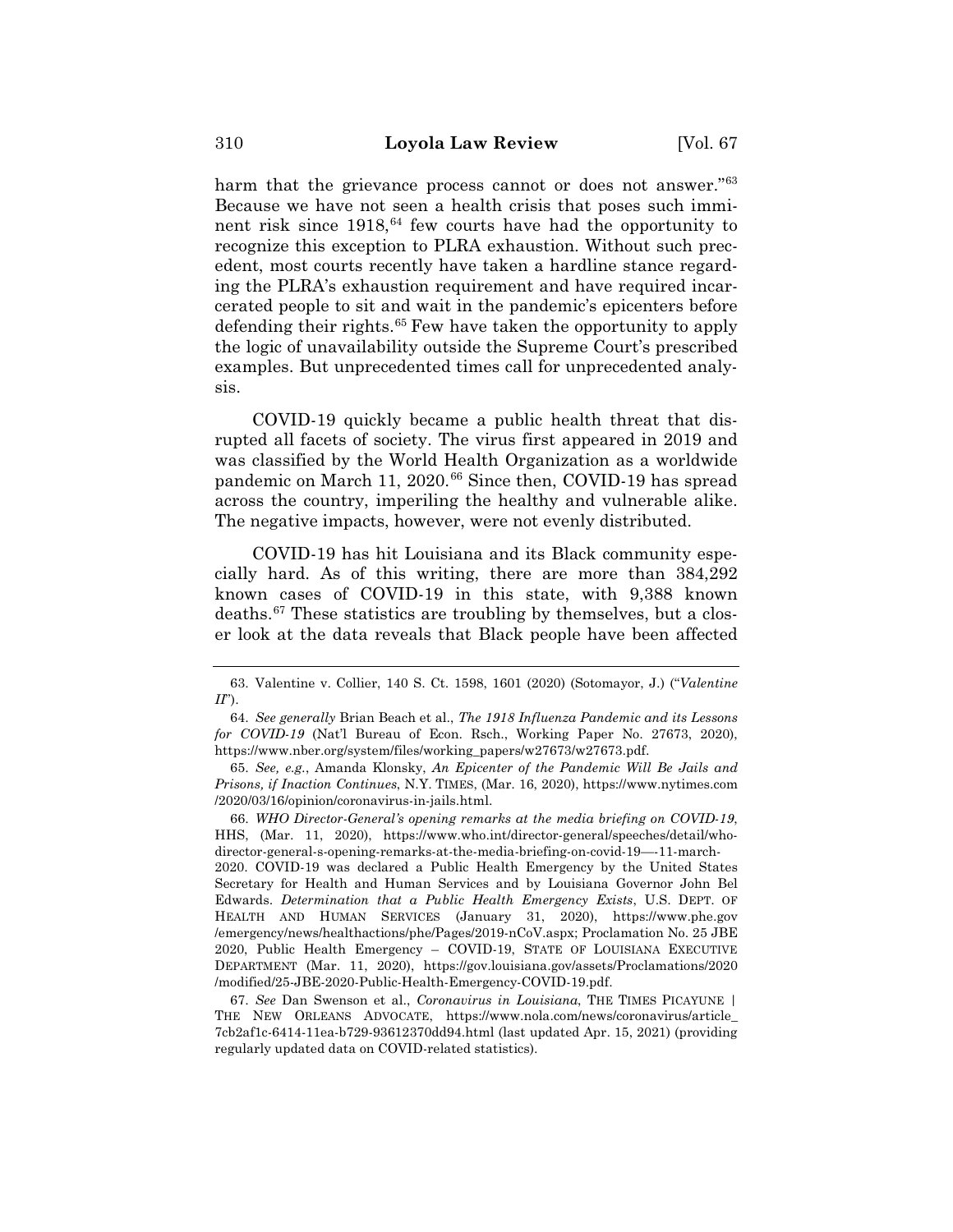disproportionately. Indeed, the data shows that the coronavirus "is infecting and killing Black Americans at an alarmingly high rate."68 In Louisiana, Black people make up only 32% of the population but account for a shocking 70% of COVID-19 deaths.<sup>69</sup>

These disparities only intensify when one considers Louisiana's prison population. Black people account for 66% of Louisiana's prison population.<sup>70</sup> This fact is especially troubling given the combined effects of increased risk to Black populations generally and increased risk of transmission in a prison environment. As one court put it, the COVID-19 pandemic is of "unprecedented magnitude" because of the "speed of transmission."71 There is evidence that the disease can be transmitted indirectly through contamination of common surfaces and use of communal restrooms.72 Controlling the spread of COVID-19 is even more difficult because asymptomatic and pre-symptomatic individuals—people who have not yet exhibited any illness—can and do transmit the virus.73

For these reasons, COVID-19 "spreads at its quickest in closed environments," making institutions such as jails and prisons "epicenters" of the pandemic, where some of the most vulnerable citizens are located.<sup>74</sup> Jails and prisons are particularly dangerous right now:

In America's jails and prisons, people share bathrooms, laundry and eating areas. The toilets in their cells rarely have lids. The toilet tank doubles as the sink for hand washing,

<sup>68.</sup> *See, e.g.*, Reis Thebault et al., *The Coronavirus is Infecting and Killing Black Americans at an Alarmingly High Rate*, THE WASHINGTON POST (Apr. 7, 2020), https://www.washingtonpost.com/nation/2020/04/07/coronavirus-is-infecting-killingblack-americans-an-alarmingly-high-rate-post-analysis-shows/?arc404=true.

<sup>69.</sup> *See, e.g.*, Gordon Russell & Sam Karlin, *Coronavirus Disparity in Louisiana: About 70% of the Victims are Black, But Why?*, THE TIMES PICAYUNE | THE NEW ORLEANS ADVOCATE, (Apr. 6, 2020, 9:26 PM), https://www.nola.com/news /coronavirus/article\_d804d410-7852-11ea-ac6d-470ebb61c694.

<sup>70.</sup> *See Louisiana Profile*, PRISON POL'Y INITIATIVE, https://www.prisonpolicy.org /profiles/LA.html (last visited Apr. 4, 2021).

<sup>71.</sup> United States v. Martin, 447 F. Supp. 3d 399, 401 (D. Md. 2020).

<sup>72.</sup> *See* Jing Cai et al., *Indirect virus Transmission in Cluster of COVID-19 Cases, Wenzhou, China, 2020*, 26 EMERGING INFECTIOUS DISEASES 1343, (2020), https://doi.org/10.3201/eid2606.200412.

<sup>73.</sup> Wycliffe E. Wei et al., *Presymptomatic Transmission of SARS-CoV-2 — Singapore, January 23–March 16, 2020*, CDC (Apr. 10, 2020), https://www.cdc.gov /mmwr/volumes/69/wr/mm6914e1.htm.

<sup>74.</sup> Klonsky, *supra* note 65.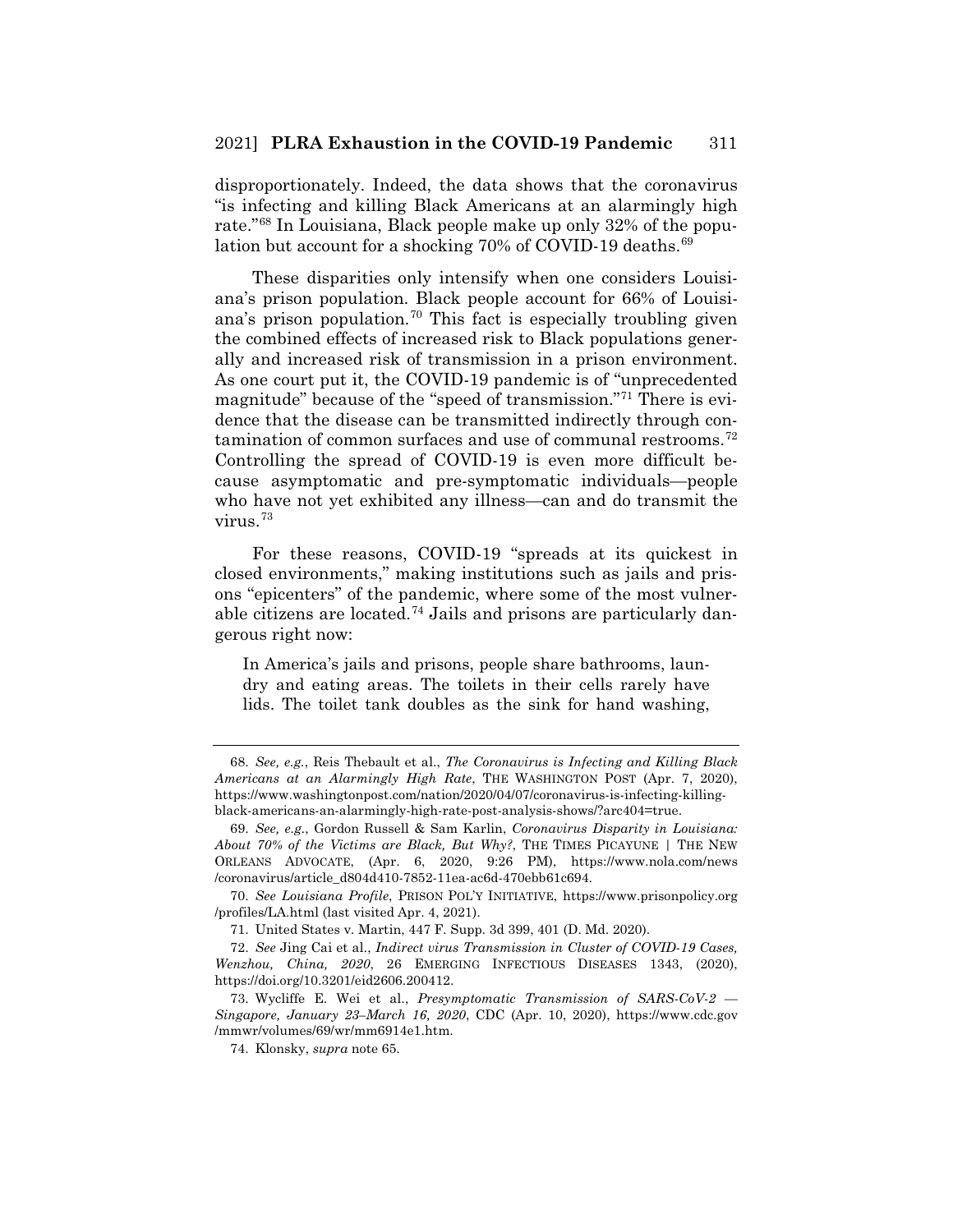tooth brushing and other hygiene. People bunked in the same cell—often as many as four—share these toilets and sinks. Meanwhile, hand sanitizer is not allowed in most prisons because of its alcohol content. Air circulation is nearly always poor. Windows rarely open; soap may only be available if you can pay for it from the commissary.<sup>75</sup>

Unsurprisingly, public health experts warn that incarcerated people "are at special risk of infection, given their living situations"; that they "may also be less able to participate in proactive measures to keep themselves safe"; and that "infection control is challenging in these settings."76 Health experts knew that the question was not if, but when, COVID-19 clusters would break out in prisons.77

These predictions have proven true. At one prison in Ohio, 73% of prisoners—1,828 people—tested positive for COVID-19 after the prison mass-tested the prison population, including those people showing no symptoms.78 Indeed, as of this writing, there have been over 1,700 confirmed cases in Louisiana's four federal prisons and nine prisoner deaths at FCI Oakdale in Allen Parish, Louisiana—including men as young as 43 and 49.79 There have been over 3,200 confirmed COVID-19 cases in Louisiana state prisons, 159 of which are at Rayburn Correctional Center where

federal-inmate-dies-from-covid-19 (last updated Apr. 1, 2020, 3:38 PM).

<sup>75.</sup> *Id.*

<sup>76.</sup> Letter from Students, Yale Sch. of Pub. Health & Yale L. Sch., & Assoc. Signatories, to U.S. Fed. Offs., https://law.yale.edu/sites/default/files/area/center /ghjp/documents/final\_covid-19\_letter\_from\_public\_health\_and\_legal\_experts.pdf (last updated Mar. 2, 2020, 11:21 AM).

<sup>77.</sup> Klonsky, *supra* note 65.

<sup>78.</sup> Bill Chappell & Paige Pfleger, *73% Of Inmates at an Ohio Prison Test Positive for Coronavirus*, NPR (Apr. 20, 2020, 3:58 PM), https://www.npr.org/sections /coronavirus-live-updates/2020/04/20/838943211/73-of-inmates-at-an-ohio-prisontest-positive-for-coronavirus.

<sup>79.</sup> *COVID-19 Cases*, FED. BUREAU PRISONS, https://www.bop.gov/coronavirus/ (last updated Apr. 2, 2021); *see also* Aristos Georgiou*, Louisiana Inmate, 49, Dies from COVID-19, the First in Bureau of Prisons Federal Custody to Succumb to Coronavirus*, NEWSWEEK (Mar. 29, 2020, 6:01 AM), https://www.newsweek.com /firstfederal-inmate-49-coronavirus-bureau-prisons-facility-louisiana-1494862; Rosemary Westwood, *Third Federal Inmate Dies from COVID-19*, NPR https://www.npr.org/sections/coronavirus-liveupdates/2020/04/01/825448006/second-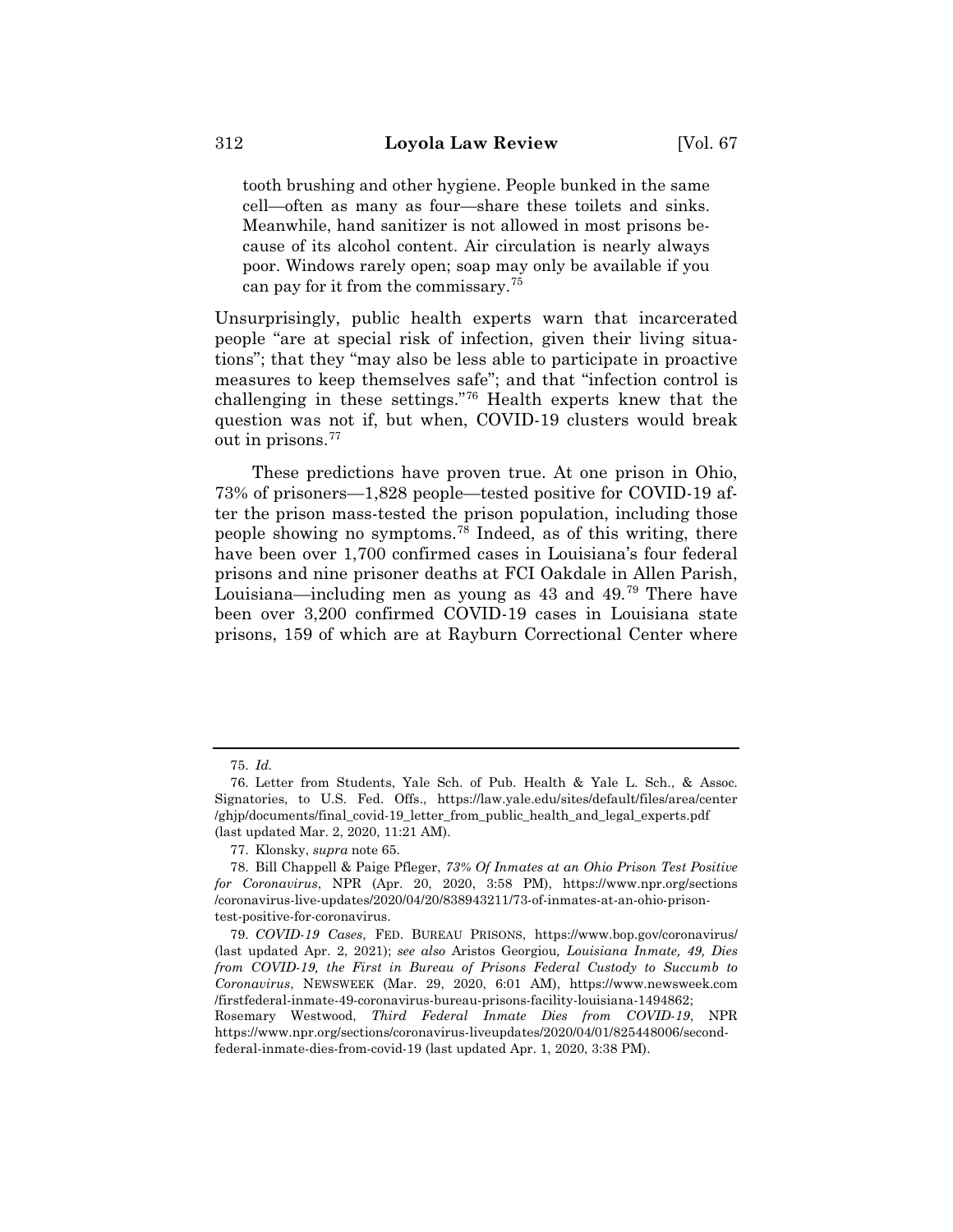Ronald Marshall is housed. $80$  These are just the cases that have been publicly reported.

In response to the substantial risk of serious harm to incarcerated people, the United States Centers for Disease Control and Prevention ("CDC") issued detailed guidance specifically for correctional facilities and detention centers to ensure the safety of incarcerated people and staff. The CDC's recommendations include, *inter alia*:

- ensuring that sufficient stocks of hygiene supplies, cleaning supplies, medical supplies, and personal protective equipment are on hand and available;
- providing no-cost soap to all prisoners, and providing running water, hand-drying machines or disposable paper towels, and tissues with no-touch trash receptacles for disposal;
- providing alcohol-based sanitizer with at least 60% alcohol;
- requiring individuals with symptoms of COVID-19 to wear face masks and be placed in medical isolation;
- conducting verbal screening and temperature checks for persons who enter or are transferred to prison facilities; and
- implementing social distancing strategies to increase the physical space between prisoners, ideally to six feet.<sup>81</sup>

The CDC's recommendation with respect to social distancing includes staggering meal times and time in recreation spaces, rearranging seating at meals so there is more space between individuals, reassigning bunks to provide more space between individuals, and rearranging scheduled movements to minimize contact among individuals from different housing areas.<sup>82</sup>

<sup>80.</sup> *COVID-19 Inmate Positives*, La. Dep't Pub. Safety & Corr., https://doc.louisiana.gov/doc-covid-19-testing/ (last updated Apr. 3, 2021) (providing daily updated statistics).

<sup>81.</sup> *Interim Guidance on Management of Coronavirus Disease 2019 (COVID-19) in Correctional Detention Facilities*, CDC, https://www.cdc.gov/coronavirus/2019-ncov /community/correction-detention/guidance-correctional-detention.html (last updated Feb. 19, 2021).

<sup>82.</sup> *Id.*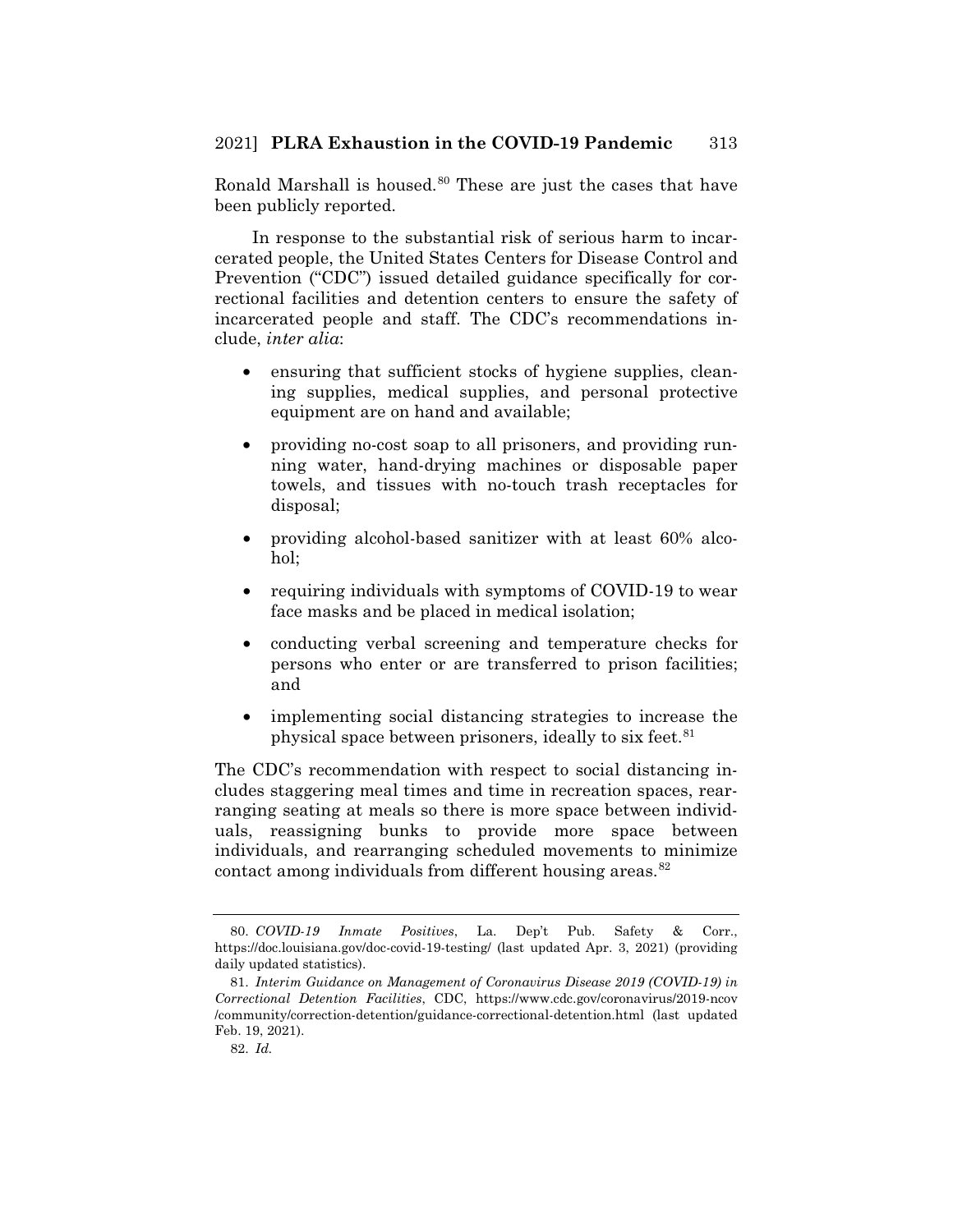Ronald Marshall's reality in the spring of 2020 did not reflect the CDC's recommendations.<sup>83</sup> Ronald was one of 78 incarcerated men confined in a dorm for 22 hours per day. These 78 men slept in bunks, row-by-row, a few feet from one another. These 78 men shared one bathroom area with 5 toilets, 6 showers, and 5 sinks. There was just a single soap dispenser for all to share, with no access to hand sanitizer or towels with which to dry their hands. They did not have access to the most basic hygiene supplies needed to keep the virus at bay.

Any social distancing protocols that existed had not been enforced. In the TV and game area of Ronald's dorm, the only place where he can obtain information about COVID-19 from news sources or the Louisiana Department of Public Safety and Corrections ("DOC"), men must sit shoulder-to-shoulder on benches—no other seating is provided. Only three small tables are available for them to study, read, or play games or cards. Two dorms—up to 156 men—travel in "bunch formation" to the cafeteria three times per day, where distancing protocols are inconsistently enforced.

No cleaning protocols have been established. Nonetheless, Ronald, as his dorm's orderly, takes it upon himself to clean the microwaves, phones, email kiosk, sinks, and TV benches daily. Neither disposable nor reusable towels are provided for surface cleaning; instead, Ronald uses unclaimed towels from the laundry to clean.

Despite the well-known fact that asymptomatic individuals can carry the virus, DOC policy is to test only those incarcerated people who exhibit "influenza like illness," meaning a "fever of 100 Degrees Fahrenheit and cough."84 Contrast that with prisons in other states, such as the one in Ohio that is "testing everyone — including those who are not showing symptoms" and that was "getting positive test results on individuals who otherwise would have never been tested because they were asymptomatic."<sup>85</sup> Without proper testing protocols, DOC cannot possibly prevent the spread of the virus through its prisons.

<sup>83.</sup> Motion for Temp. Restraining Ord., *supra* note 2, at Exhibit B, p. 2; Memorandum in Opposition to Motion for Summary Judgment at Exhibit 1, Marshall v. LeBlanc, No. 18-13569 (E.D. La. Aug. 4, 2020).

<sup>84.</sup> LA. DEP'T OF CORR., COVID-19 FAQ GUIDANCE TO PRISON FACILITIES (Apr. 6, 2020).

<sup>85.</sup> Chappell & Pfleger, *supra* note 78.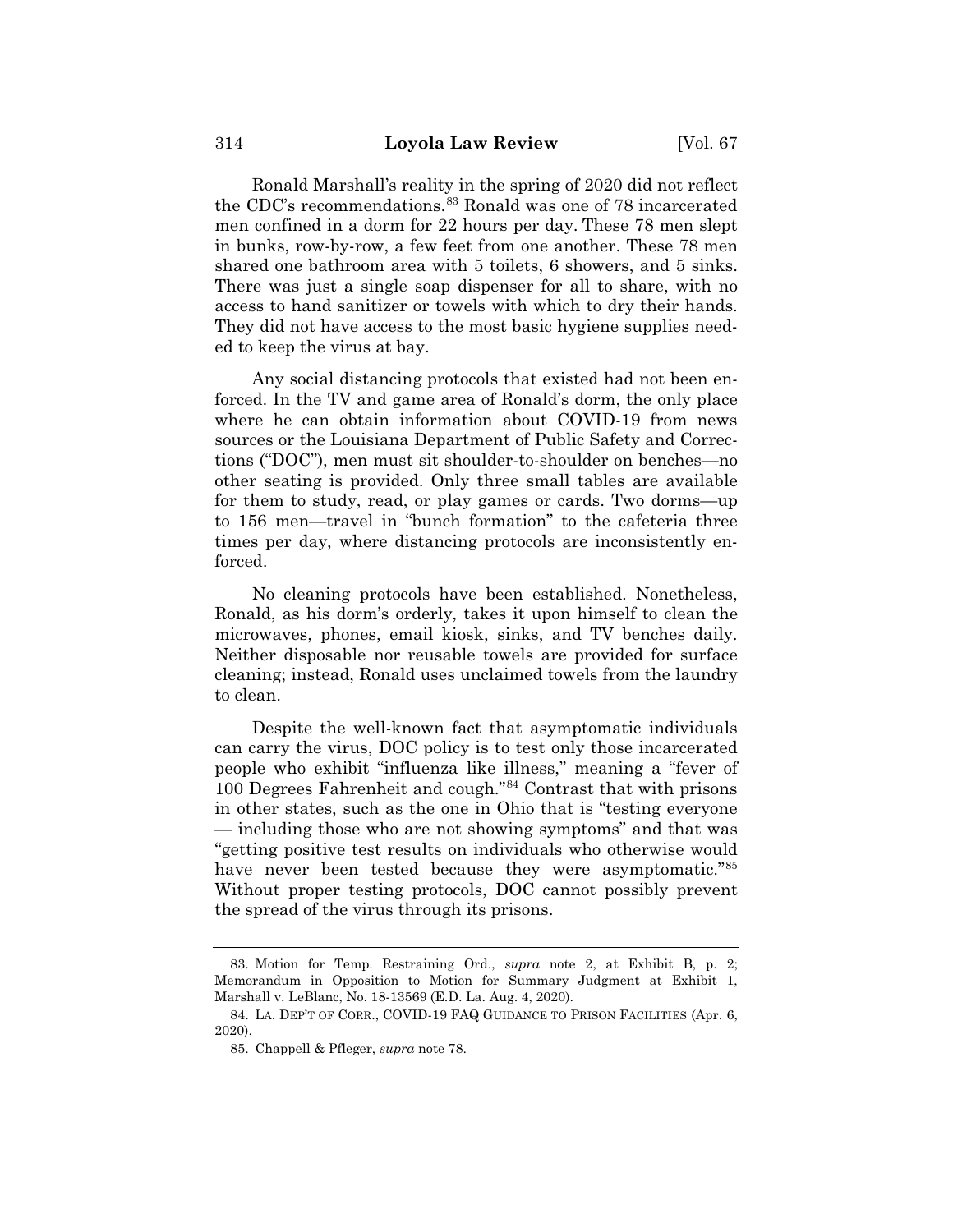#### 2021] **PLRA Exhaustion in the COVID-19 Pandemic** 315

Ronald knew his life was in danger. Just weeks after the unprecedented and deadly coronavirus pandemic shut down Louisiana, Ronald sought immediate injunctive relief against DOC's secretary and Rayburn's warden for their failure to create and implement policies to meaningfully address the virus. $86$  This failure, Ronald argued, violated his Eighth and Fourteenth Amendment rights.<sup>87</sup> Ronald initiated the administrative grievance process before filing suit, but because DOC had suspended the deadlines to respond to administrative grievances "until further notice,"88 he did not fully exhaust the process. Ronald's claim was dismissed—not because it lacked merit—but because he brought it too soon.

Ronald's story shows that health emergencies can make grievance policies practically unavailable, even though those circumstances do not fit neatly in the prescribed unavailability examples in *Ross*. Unlike those examples, the problems associated with health emergencies get to the heart of the administrative policies themselves and ask whether time constraints make them unavailable.

# **III. PLRA EXHAUSTION DURING THE COVID-19 PANDEMIC:** *VALENTINE V. COLLIER*

The application of the PLRA's exhaustion requirement to claims involving COVID-19 has been all over the map. Some courts have held fast to the admonishment that PLRA exhaustion is mandatory and that a plaintiff cannot succeed on the merits without it.<sup>89</sup> Others have found that defendants failed to meet

<sup>86.</sup> Motion for Temp. Restraining Ord., *supra* note 2.

<sup>87.</sup> *Id.* 

<sup>88.</sup> Memorandum from James LeBlanc, Sec'y, La. Dep't of Pub. Safety and Corr., to all Dep't Leadership and Prison Wardens (Apr. 21, 2020).

<sup>89.</sup> S*ee e.g.*, Marlowe v. LeBlanc, 810 F. App'x 302, 306 (5th Cir. 2020) (finding that the district court's reasoning that it was compelled to act on plaintiff's COVID claims before they were exhausted in "the interests of justice" was "out-of-step with Supreme Court precedent"); Swain v. Junior, 961 F.3d 1276, 1292 (11th Cir. 2020) (considering a preliminary injunction, pre-trial detainees could not show a substantial likelihood of success on the merits because "unexhausted claims *cannot be brought* in court") (quoting Jones v. Bock, 549 U.S. 199, 211 (2007)); Johnson v. White, No. 5:20-cv-260-MTT-CHW, 2020 WL 4194990, at \*4 (M.D. Ga. July 21, 2020) ("[I]t is clear on the face of Plaintiff's complaint that he has not exhausted available administrative remedies. Thus, his action must be dismissed without prejudice to his right to refile once he has exhausted these remedies."); Bell v. Ohio, No. 2:20-cv-1759, 2020 WL 1956836, at \*4 (S.D. Ohio Apr. 23, 2020) ("Plaintiff failed to properly exhaust his administrative remedies before seeking judicial relief .... [T]he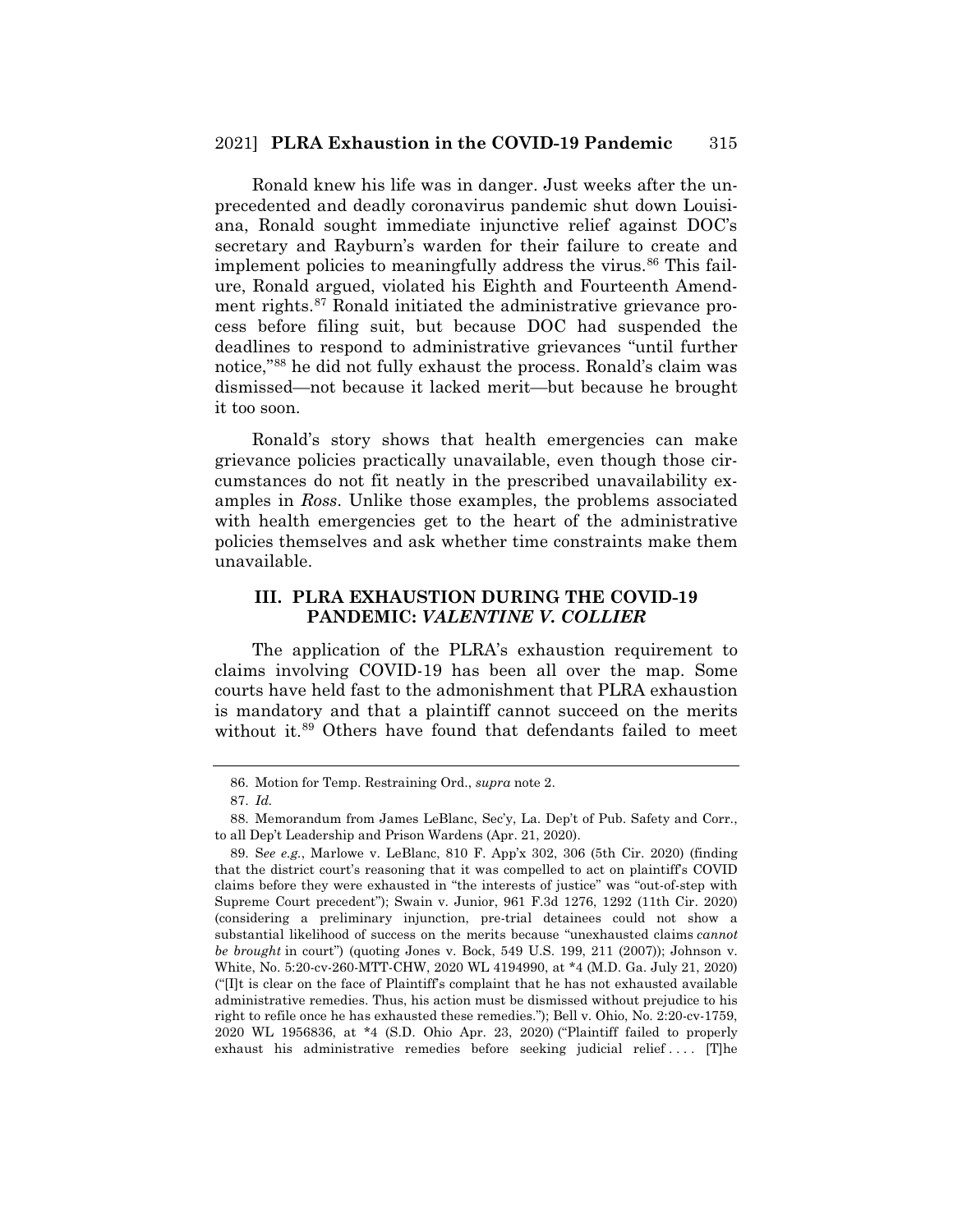their burden of showing that a remedy was available.<sup>90</sup> But few have considered the emergency nature of the COVID-19 pandemic to find administrative remedies unavailable.<sup>91</sup>

The United States Court of Appeals for the Fifth Circuit in its opinions in *Valentine v. Collier* seems firmly entrenched in the first camp.92 Laddy Curtis Valentine and Richard Elvin King are individuals incarcerated at the Wallace Pack Unit ("Pack Unit").<sup>93</sup> They filed a putative class action in the United States District Court for the Southern District of Texas on March 30, 2020.94 The Pack Unit is a geriatric prison facility located in unincorporated Grimes County, Texas, and houses up to 1,478 men, most of whom are 65 and older and suffer various comorbidities.<sup>95</sup> The *Valentine* plaintiffs claimed that the Texas Department of

Because exhaustion is a non-jurisdictional affirmative defense, a defendant bears the burden of proving that a prisoner failed to exhaust an available remedy. *Jones*, 549 U.S. at 216. The defendant "must establish beyond peradventure all of the essential elements of the defense of exhaustion to warrant summary judgment in their favor." Dillon v. Rogers, 596 F.3d 260, 266 (5th Cir. 2010). And "inmates are not required to specially plead or demonstrate exhaustion in their complaints." *Jones*, 549 U.S. at 216.

Only if a defendant meets this burden does the burden shift to a Section 1983 plaintiff to show that the grievance process was unavailable. *See* Williams v. Paramo, 775 F.3d 1182, 1191 (9th Cir. 2015) ("[T]he burden shifts to the plaintiff, who must show that there is something particular in his case that made the existing and generally available administrative remedies effectively unavailable to him by 'showing that the local remedies were ineffective, unobtainable, unduly prolonged, inadequate, or obviously futile.'") (quoting Albino v. Baca, 747 F.3d 1162, 1172 (9th Cir. 2014)).

91. *See, e.g.*, McPherson v. Lamont, 457 F. Supp. 3d 67, 81 (D. Conn. 2020) ("The Connecticut DOC grievance procedure, which lacks an emergency review process, was not set up with a pandemic in mind."); United States v. Vence-Small, No. 3:18- CR-00031 (JAM), 2020 WL 1921590, at \*5 (D. Conn. Apr. 20, 2020) ("In light of these emergency circumstances, some judges have [waived exhaustion requirements.]").

92. The Fifth Circuit signaled the same in *Marlowe v. LeBlanc*. *See supra* note 89.

93. Valentine v. Collier, 993 F.3d 270 (5th Cir. 2021) ("*Valentine VIII*").

94. Complaint, Valentine v. Collier, No. 4:20-cv-1115 (S.D. Tex. Mar. 30, 2020).

95. Valentine v. Collier, No. 4:20-cv-1115, 2020 WL 5797881, at \*4 (S.D. Tex. Sept. 29, 2020) ("*Valentine V*").

exhaustion requirements of the PLRA are mandatory and may not be altered for special circumstances."); Nellson v. Barnhart, 454 F. Supp. 3d 1087, 1094 (D. Colo. 2020) ("The Court finds that plaintiff has failed to exhaust his administrative remedies before seeking judicial relief . . . . [T]he Court may not alter the mandatory requirements of the PLRA for COVID-19 or any other special circumstance.").

<sup>90.</sup> *See, e.g.*, Gonzalez v. Ahern, No. 19-cv-07423-JSC, 2020 WL 3470089, at \*4 (N.D. Cal. June 25, 2020) (finding an absence of any evidence regarding the availability of administrative remedies but denying preliminary injunction on other grounds).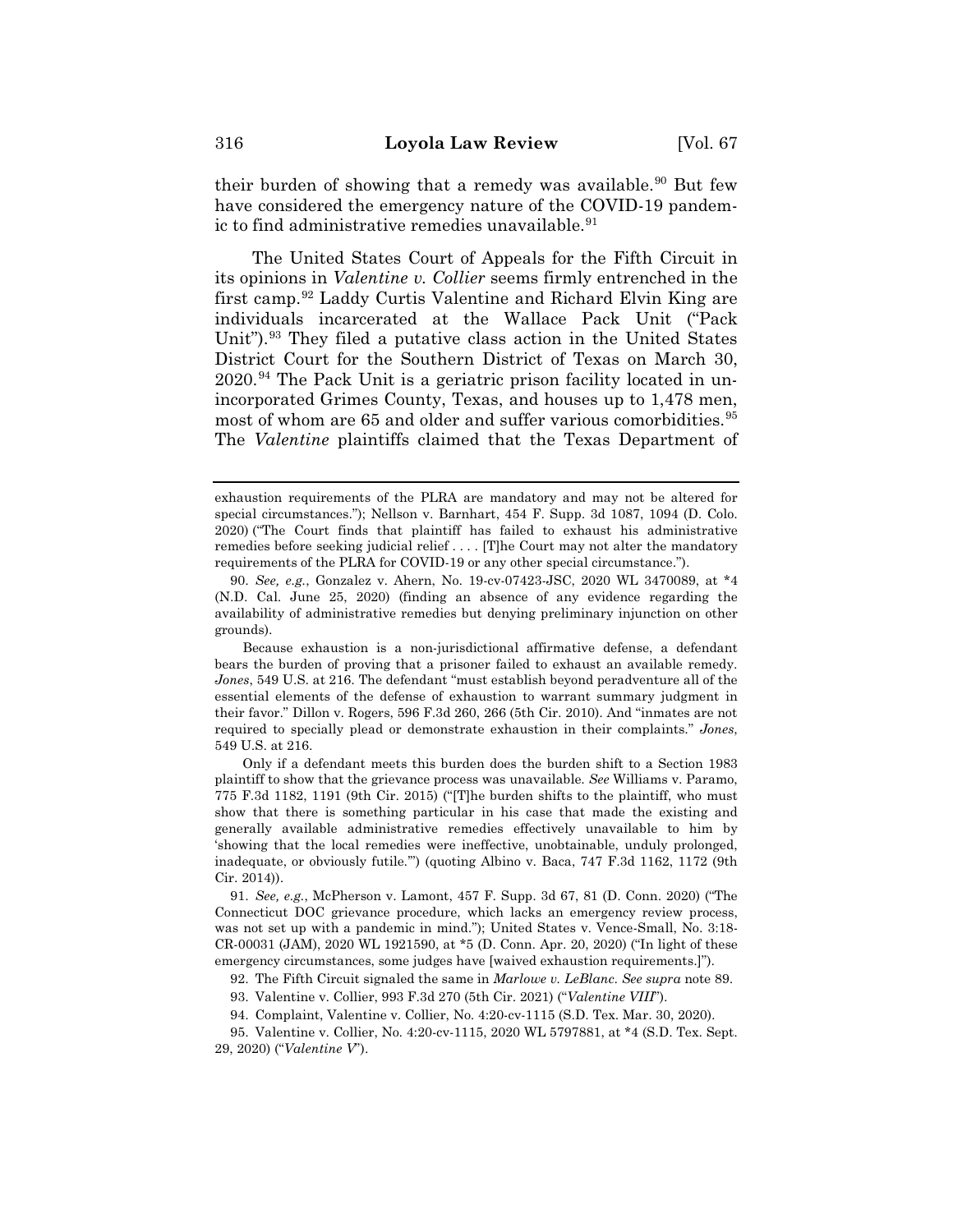Criminal Justice ("TDCJ") violated the Eighth Amendment by acting with deliberate indifference to the health of the Pack Unit prisoners and the Americans with Disabilities Act, because TDCJ refused to accommodate the Pack Unit prisoners' disabilities by failing to provide adequate measures to protect them from the spread of COVID-19.96

After an evidentiary hearing, the district court entered a preliminary injunction, which did not address the issue of PLRA exhaustion even though it was undisputed that the *Valentine* plaintiffs filed suit before exhausting their administrative remedies.  $97$ The Fifth Circuit stayed the preliminary injunction pending an appeal on the merits.98 Despite noting that "[t]here is no doubt that infectious diseases generally and COVID-19 specifically can pose a risk of serious or fatal harm to prison inmates,"99 the Fifth Circuit found a stay appropriate. The Fifth Circuit reasoned that the *Valentine* plaintiffs' failure to exhaust made it all but certain that TDCJ's appeal would succeed on the merits.<sup>100</sup>

In his concurrence, Judge Higginson clarified that the *Valentine* stay order "does not foreclose the possibility" that the Fifth Circuit "may nonetheless conclude that a remedy using the [TDCJ's] grievance system is not 'available' because of the immediacy of the COVID-19 medical emergency coupled with statements credited by the district court that prisoners' grievances may not be addressed promptly."<sup>101</sup> If a prisoner has "no opportunity to expedite systemic medical emergency grievances," the Fifth Circuit "might hold that prison administrative remedies 'operate[ ] as a simple dead end' giving prison officials apparent authority though they decline to exercise it."102 Judge Higginson's concurrence recognized the importance of considering the PLRA exhaustion requirement in the context of the current health crisis.

<sup>96.</sup> *Id.* at \*1. The *Valentine* plaintiffs' claims are for injunctive and declaratory relief only.

<sup>97.</sup> *See* Preliminary Injunction Ord., Valentine v. Collier, No. 4:20-cv-1115 (S.D. Tex. Apr. 16, 2020).

<sup>98.</sup> Valentine v. Collier, 956 F.3d 797 (5th Cir. 2020) ("*Valentine I*").

<sup>99.</sup> *Id.* at 801.

<sup>100.</sup> *See id.* at 804–05.

<sup>101.</sup> *Id.* at 806 (Higginson, J., concurring).

<sup>102.</sup> *Id.* (Higginson, J., concurring) (quoting *Ross*, 136 S. Ct. at 1859) .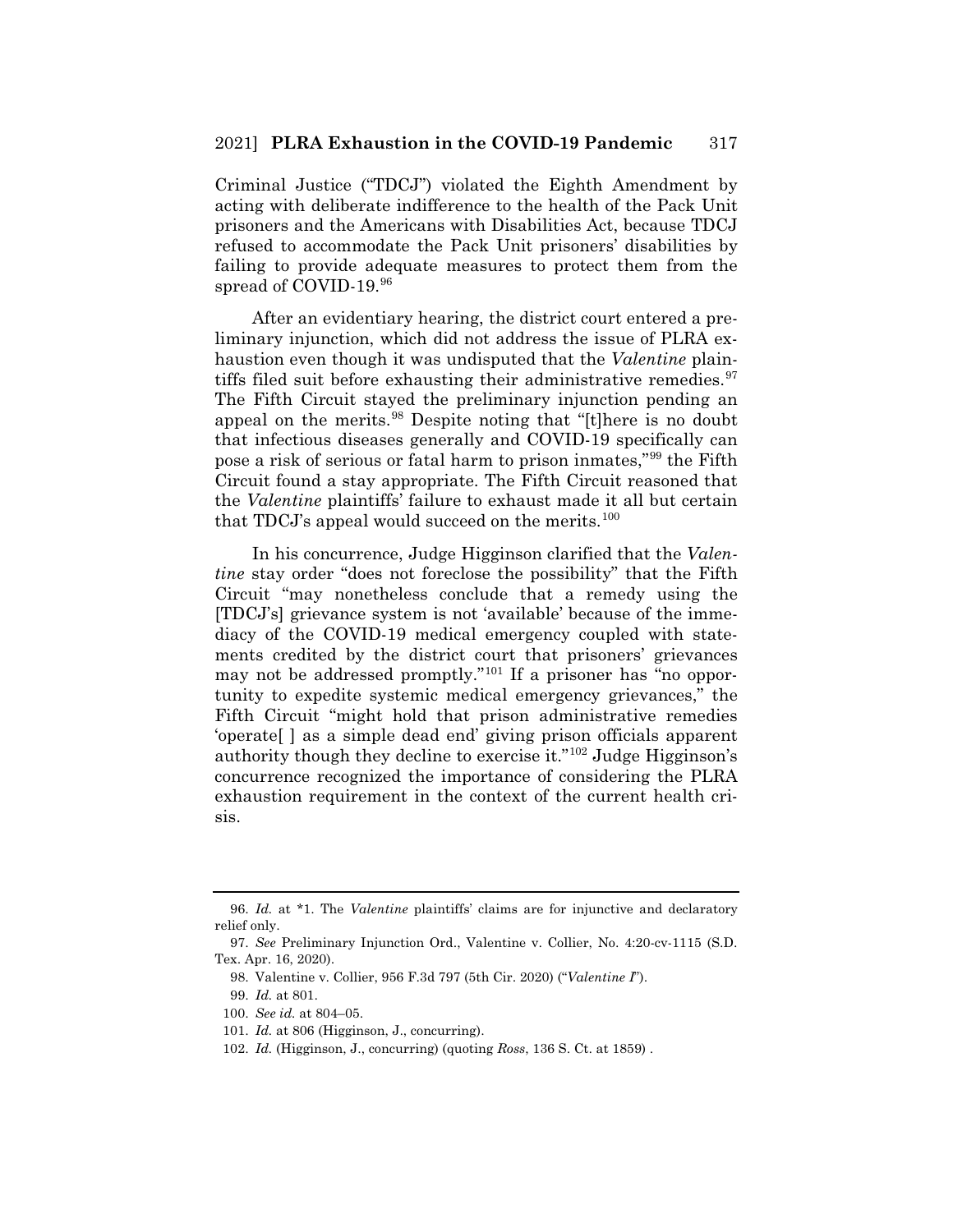The Supreme Court did not settle the issue. It refused to vacate the stay of the preliminary injunction, but Justices Sotomayor and Ginsburg—recognizing that "the stakes could not be higher"—cautioned not to understand "unavailability" too narrowly.103 Justice Sotomayor posited that administrative remedies may not be available where grievance procedures "could not provide relief before an inmate faced a serious risk of death," because these circumstances pose "an imminent risk of harm that the grievance process cannot or does not answer."104

On June 5, 2020, a merits panel of the Fifth Circuit vacated the district court's preliminary injunction on the basis that TDCJ "ha[d] substantially complied with the measures ordered by the district court."105 Notably, the *Valentine III* merits panel declined to reach the question of exhaustion and availability under the PLRA.106 The Fifth Circuit did not suggest that the *Valentine*  plaintiffs' claims should be dismissed for failure to exhaust.107 As Judge Ellison, the district judge, later observed:

Although each judge wrote separately, none suggested that the PLRA should bar this suit from proceeding. In fact, Judge Davis stated that this Court should resolve the "factual dispute[s]" regarding exhaustion, emphasized the need for more factual development on the merits, and encouraged this Court to move the trial to an earlier date. Id. at  $*1-2 \& n.2$ (Davis, J., concurring).<sup>108</sup>

Importantly, even though the *Valentine III* merits panel vacated the preliminary injunction, it urged Judge Ellison to consider expeditiously the factual disputes regarding exhaustion and the merits of the plaintiffs' demand for permanent injunctive relief. The matter moved forward to class certification and, ultimately, an 18-day bench trial.

In his order granting class certification, Judge Ellison again found that the TDCJ administrative grievance process was una-

<sup>103.</sup> Valentine v. Collier, 140 S. Ct. 1598, 1601 (2020) (Sotomayor, J.) ("*Valentine II*").

<sup>104.</sup> *Id.* at 1600–01 (Sotomayor, J.).

<sup>105.</sup> Valentine v. Collier, 960 F.3d 707, 707 (5th Cir. 2020) (mem.) ("*Valentine III*").

<sup>106.</sup> *Id.*

<sup>107.</sup> *Id.*

<sup>108.</sup> Valentine v. Collier, No. 4:20-cv-1115, 2020 WL 3491999, at \*5 (S.D. Tex. June 27, 2020) ("*Valentine IV*").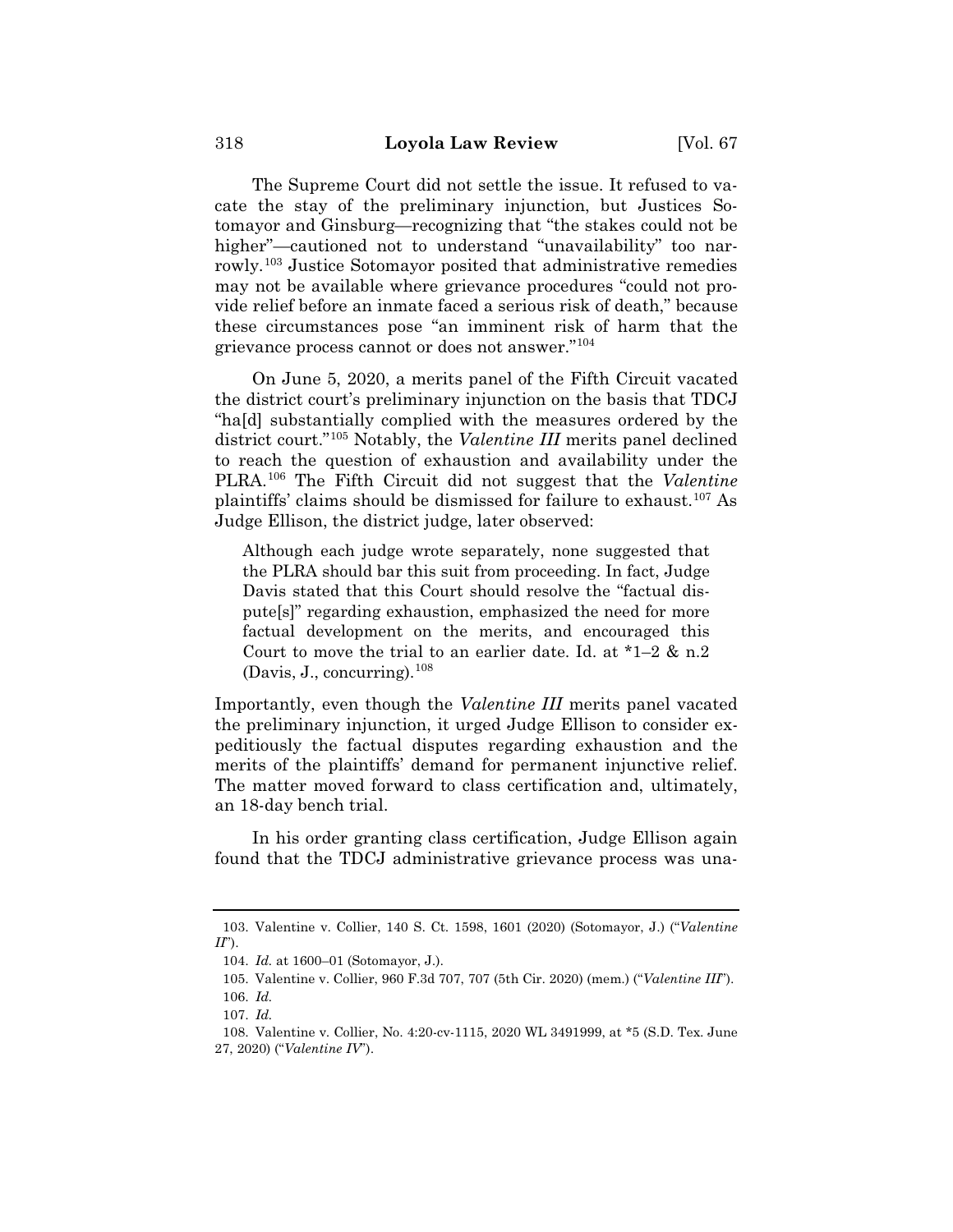vailable and that the plaintiffs' failure to exhaust was excused.<sup>109</sup> Following Justice Sotomayor's lead, Judge Ellison found that "TDCJ's grievance procedure was not 'capable of use to obtain some relief,' in the form of such coordinated emergency protection from COVID-19, under two theories of unavailability": (1) TDCJ's grievance process was not "capable of use to obtain some relief" from COVID-19, because "it did not fit the problem Plaintiffs were facing"; and (2) TDCJ's grievance process operates as a "dead end" to relief, as described in *Ross*. 110

After trial, Judge Ellison issued a permanent injunction against TDCJ, which was scheduled to become effective on October 14, 2020.<sup>111</sup> The Fifth Circuit, however, sounded the case's death knell in its ruling on a motion to stay the permanent injunction: "[T]he plaintiff-inmates failed to comply with the exacting procedural preconditions imposed by the Prison Litigation Reform Act, specifically the PLRA's mandatory and jurisdictional exhaustion requirement. That alone defeats this suit."<sup>112</sup> The Fifth Circuit reasoned that the realities of the COVID-19 pandemic in the exhaustion analysis is not a question of the availability of the grievance process, but that it is instead an application of the "special circumstances" exception that *Ross* prohibits.113 Under this rationale, "special circumstances—even threats posed by global pandemics—do not matter"114 and "concerns that TDCJ's grievance process was ineffective or operated too slowly" are "irrelevant."115

113. *Id.* at 161.

115. *Valentine VI*, 978 F.3d at 162. The invitation to return to the nation's highest court for relief on the merits is surely not lost on the *Valentine* plaintiffs or others seeking similar relief. *See* Valentine v. Collier, 141 S. Ct. 57, 60 (2020) ("*Valentine VII*") (Sotomayor, J., dissenting) ("Importantly, nothing in the Court's decision today

<sup>109.</sup> *Id.* at \*7–9.

<sup>110.</sup> *Id.* at \*6.

<sup>111.</sup> *See* Valentine v. Collier, No. 4:20-cv-1115, 2020 WL 5797881, at \*26 (S.D. Tex. Sept. 29, 2020) ("*Valentine V*"). In his Findings of Fact and Conclusions of law, Judge Ellison addressed the question of PLRA exhaustion for (at least) the third time. He again found that TDCJ's grievance process was unavailable because it "operates as a simple dead end." *Valentine V*, 2020 WL 5797881 at \*26. *See also* Ord. Denying Defendants' Emergency Motion to Stay Pending Appeal, Valentine v. Collier, No. 4:20-cv-1115 (S.D. Tex. Oct. 6, 2020).

<sup>112.</sup> *Valentine VI*, 978 F.3d at 158.

<sup>114.</sup> *Id.* The PLRA's exhaustion requirement also apparently matters more than the number of lives lost to COVID-19: TDCJ's counsel argued at trial that mandatory PLRA exhaustion ""is the law'—'[e]ven if a hundred people have died, the plaintiffs would have had to wait until the grievance process was exhausted before filing suit.'" *Valentine V*, 2020 WL 5797881 at \*28 (quoting Tr. 18-159:20–160:11).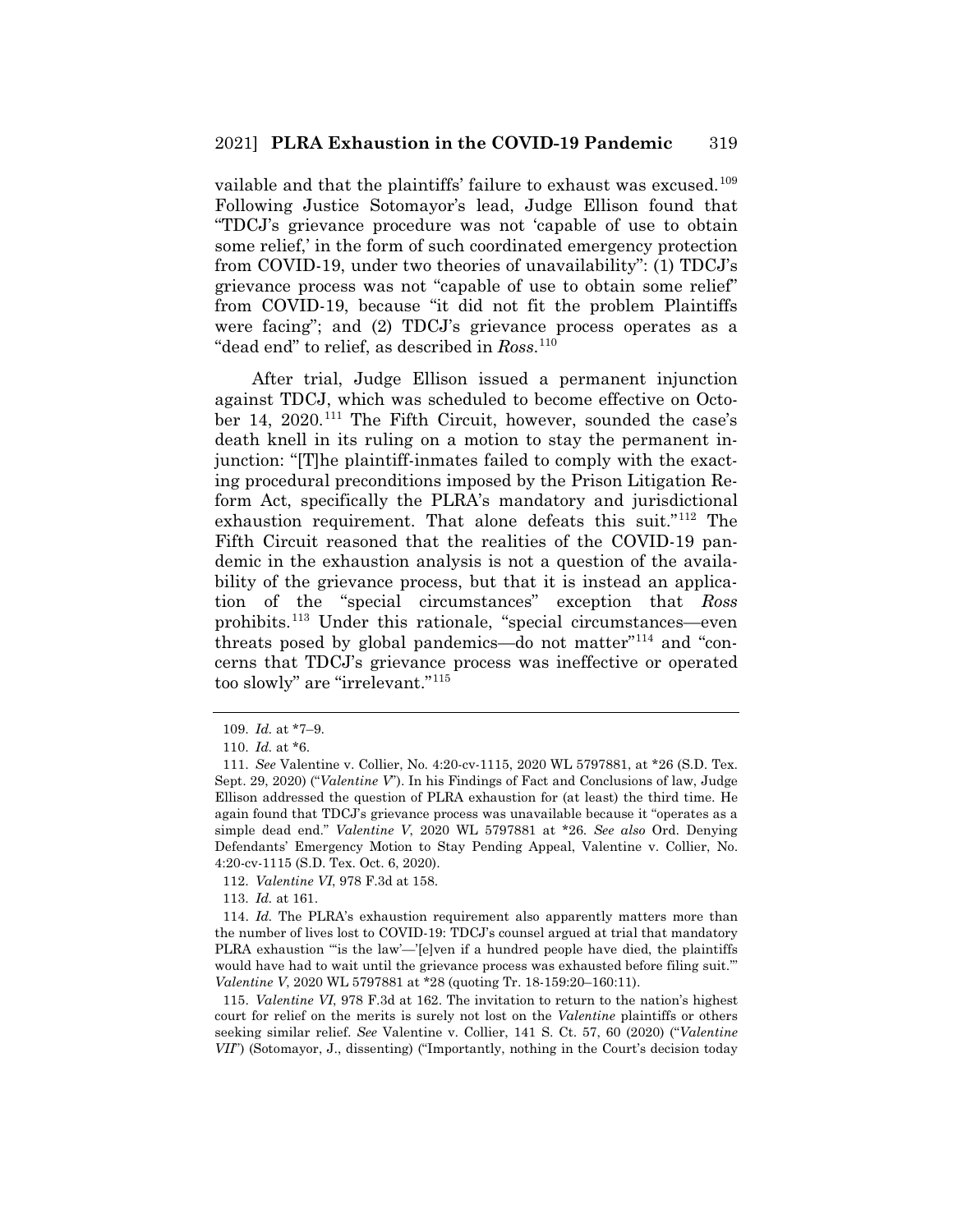On March 26, 2021, the bell indeed tolled for the *Valentine*  case, when the Fifth Circuit reversed Judge Ellison's permanent injunction and rendered its own opinion denying all relief.<sup>116</sup> Judge Davis, who sat on the *Valentine III* preliminary injunction merits panel and who wrote separately to urge the district court to resolve the factual disputes regarding exhaustion expeditiously, authored the opinion. The Fifth Circuit did not consider the question whether the PLRA's exhaustion requirement required dismissal of the *Valentine* plaintiffs' claims.<sup>117</sup> Instead it rendered judgment in favor of TDCJ because the protective measures that TDCJ implemented during the litigation—especially the steps taken during and after the 18-day bench trial—showed that TDCJ had not acted with deliberate indifference to the *Valentine*  plaintiffs' needs.118

Even though the *Valentine* plaintiffs suffered defeat after more than a year of litigation, not all is lost. Their lawsuit—even if brought too soon according to the PLRA—was the catalyst for efforts by TDCJ to implement significant COVID-19 protections that likely would not have been implemented without the lawsuit's pressure. Even the Fifth Circuit in dismissing *Valentine* recognized the impact: "We are firmly convinced that this litigation generally and the district court's careful management and expedited handling of the case played a role in motivating the prison officials into action and saved countless lives."119

As demonstrated by *Valentine*, civil rights lawsuits, even when dismissed on grounds like exhaustion, have *in terrorem* effects that ultimately provide meaningful relief to plaintiffs and others. But incarcerated people should not have to rely on the hope that prison officials will make incremental change only while a federal judge is watching. Civil rights plaintiffs should be able to trust that courts will consider their claims in context, especially when considering the question of exhaustion.

prevents Valentine and King from returning to this Court if it becomes clear that the risks they face as a result of respondents' conduct are even graver than they already appear. Because I would not force them to wait until it may be too late, I respectfully dissent.").

<sup>116.</sup> Valentine v. Collier, 993 F.3d 270 (5th Cir. 2021) ("*Valentine VIII*").

<sup>117.</sup> *Id.* at 291.

<sup>118.</sup> *Id.*

<sup>119.</sup> *Id.* at 289.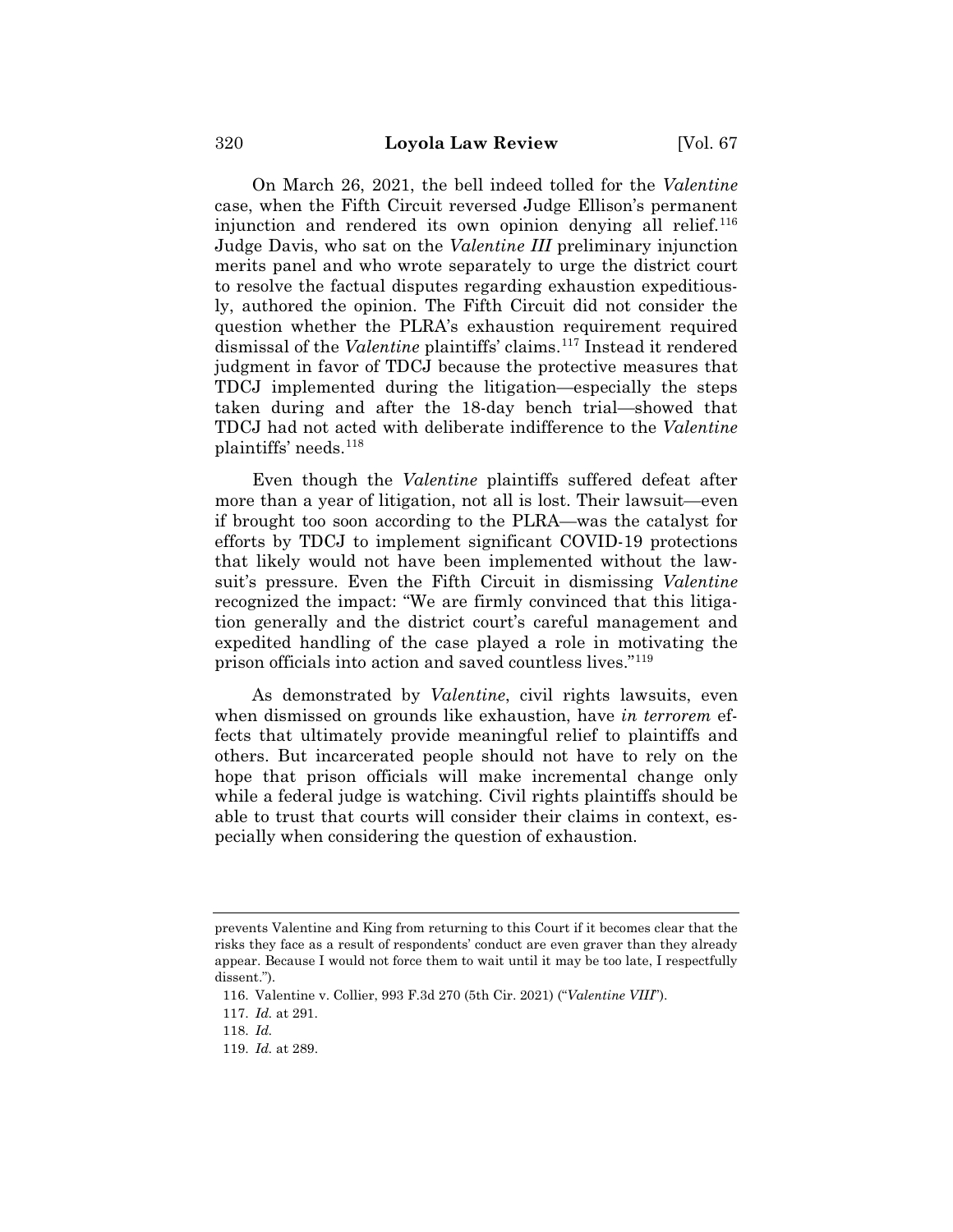#### 2021] **PLRA Exhaustion in the COVID-19 Pandemic** 321

At least in the Fifth Circuit, the question of the unavailability of prison grievance procedures during a health emergency remains unanswered. Although the Fifth Circuit has not expressly foreclosed the issue, there exists little room for optimism that it will expand its view of unavailability.<sup>120</sup> The result is that incarcerated people seeking relief in extreme circumstances remain outside the courthouse waiting for the very entities charged with protecting them to process their administrative grievances.

## **IV. OPENING THE COURTHOUSE DOORS**

The mandatory PLRA exhaustion requirement cannot be a one-size-fits-all analysis, especially when an incarcerated person's need to seek relief in federal court is most dire. "[W]here an inmate faces an imminent risk of harm that the grievance process cannot or does not answer, the PLRA's textual exception could open the courthouse doors where they would otherwise stay closed."121 We argue that the doors can be opened in at least three ways: (1) courts should take an expansive reading of "unavailability," specifically considering grievance processes in the context of the time-sensitive realities of the COVID-19 pandemic; (2) incarcerated people should assert legal claims with less stringent exhaustion requirements; and, (3) as a last resort, Congress should intervene.

## **1. COURTS SHOULD CONSIDER WHETHER A GRIEVANCE PROCESS "FITS THE PROBLEM" OR IS A "SIMPLE DEAD END."**

The Supreme Court's decision in *Ross* does not handcuff courts into rote application of only three instances of unavailability.122 Context is important, and the availability analysis neces-

<sup>120.</sup> *See Valentine VI*, 978 F.3d at 158 ("[T]he plaintiff-inmates failed to comply with the exacting procedural preconditions imposed by the Prison Litigation Reform Act, specifically the PLRA's mandatory and jurisdictional exhaustion requirement. That alone defeats this suit."); *Valentine VIII*, 993 F.3d at 294 (Oldham, J., concurring) ("[T]his case should've been dismissed at the outset because the prisoners failed to exhaust their administrative remedies. . . . And there is no COVID exception to the PLRA's exhaustion requirement[.]").

<sup>121.</sup> *Valentine II*, 140 S. Ct. at 1601 (Sotomayor, J.).

<sup>122.</sup> *Valentine IV*, 2020 WL 3491999, at \*6 ("[G]iven the unprecedented nature of this pandemic, it should come as no surprise that this case, in some respects, exceeds the bounds of the three, more commonplace instances of unavailability imagined in *Ross*.").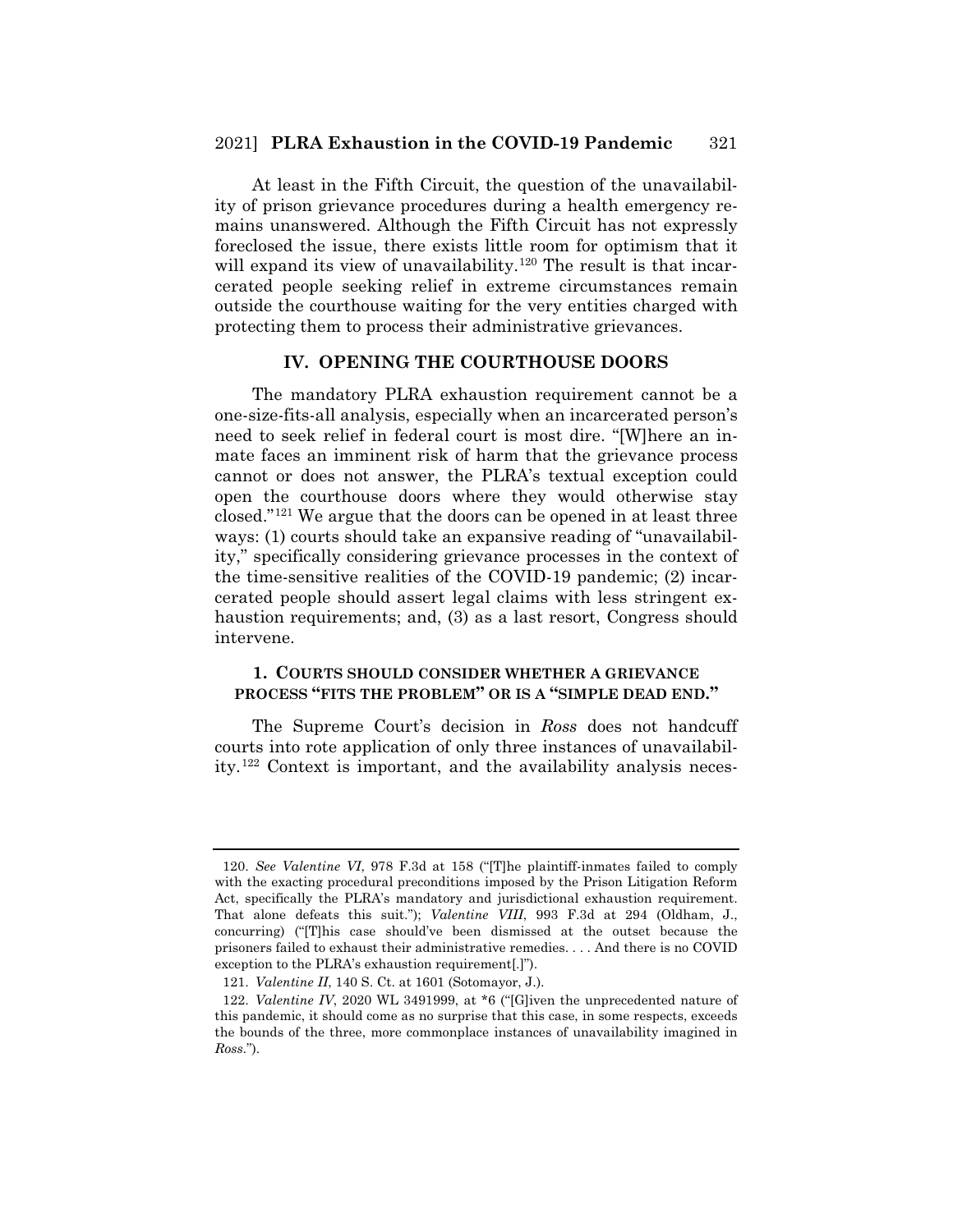sarily depends on the facts of each case.<sup>123</sup> Courts should reject the idea that the threats posed by the COVID-19 pandemic "do not matter" or are "irrelevant."124 They should instead consider whether the grievance process "fits the problem" or if it instead is a "simple dead end."125

Prison grievance procedures that require incarcerated people to wait months before obtaining relief do not fit the COVID-19 pandemic.126 Most prison grievance processes are not designed to provide emergency prison-wide protective measures, which is ex-

Justice Sotomayor, joined by Justice Kagan, dissented from the Supreme Court's denial of the *Valentine* plaintiffs' application to vacate the Fifth Circuit's stay pending an appeal of the permanent injunction on the merits, finding that the Fifth Circuit "demonstrably erred with respect to both the threshold issue of exhaustion under the PLRA and the merits of the inmates' Eighth Amendment claims." *Valentine VII*, 141 S. Ct. at 59 (Sotomayor, J., dissenting).

125. Judge Ellison considered such factors as whether the plaintiff had begun the administrative process before filing a lawsuit; the length of time that elapsed since the plaintiff filed grievances and remain unresolved; the circumstances in the prison such as the number of positive COVID-19 tests and COVID-19-related deaths; and whether defendants altered their grievance process in light of COVID-19. *Valentine V*, 2020 WL 5797881, at \*27.

126. *Valentine IV*, 2020 WL 3491999, at \*7 (S.D. Tex. June 27, 2020). Judge Ellison stated:

Fundamentally, the reason that TDCJ's grievance process was "not capable of use to obtain some relief" from COVID-19 is that it did not fit the problem Plaintiffs were facing. TDCJ's grievance procedure was not designed with a worldwide pandemic in mind. The unique situation presented by the COVID-19 pandemic—a highly contagious disease that poses an imminent risk of serious illness or death to all individuals in Pack Unit, at the same time—could not have been redressed through individual grievances, filed through TDCJ's normal system of grievance review. What Plaintiffs sought in the face of COVID-19 was a set of proactive, preventative measures for an imminent threat that would affect the entire prison. Yet, TDCJ's grievance procedure was not designed to field requests for swift, prison-wide preventative measures.

*Id. See also Valentine V*, 2020 WL 5797881 at \*28 ("The grievance process also operated too slowly, given the risk to human life posed by COVID-19."); McPherson v. Lamont, 457 F. Supp. 3d 67, 79–80 (D. Conn. 2020) (agreeing that "[i]f it takes two weeks to exhaust a complaint that the complainant is in danger of being killed tomorrow, there is no possibility of some relief and so nothing for the prisoner to exhaust") (internal quotation marks omitted).

<sup>123.</sup> *Id.* at \*5 (citing *Ross*, 136 S. Ct. at 1859); *see also Valentine II*, 141 S. Ct. at 60 (Sotomayor, J., dissenting) ("[C]onsideration of 'the real-world workings of prison grievance systems' is central to assessing whether a process makes administrative remedies unavailable.") (quoting *Ross*, 578 U.S. at 643).

<sup>124.</sup> *Valentine VI*, 978 F.3d at 161 ("[T]he grievance process is not amenable to current circumstances. But under *Ross*, special circumstances—even threats posed by global pandemics—do not matter."); *id.* at 162 ("Under the old regime, concerns that TDCJ's grievance process was ineffective or 'operated too slowly' might have excused exhaustion. But those concerns are irrelevant under today's PLRA . . . .") (internal citations omitted).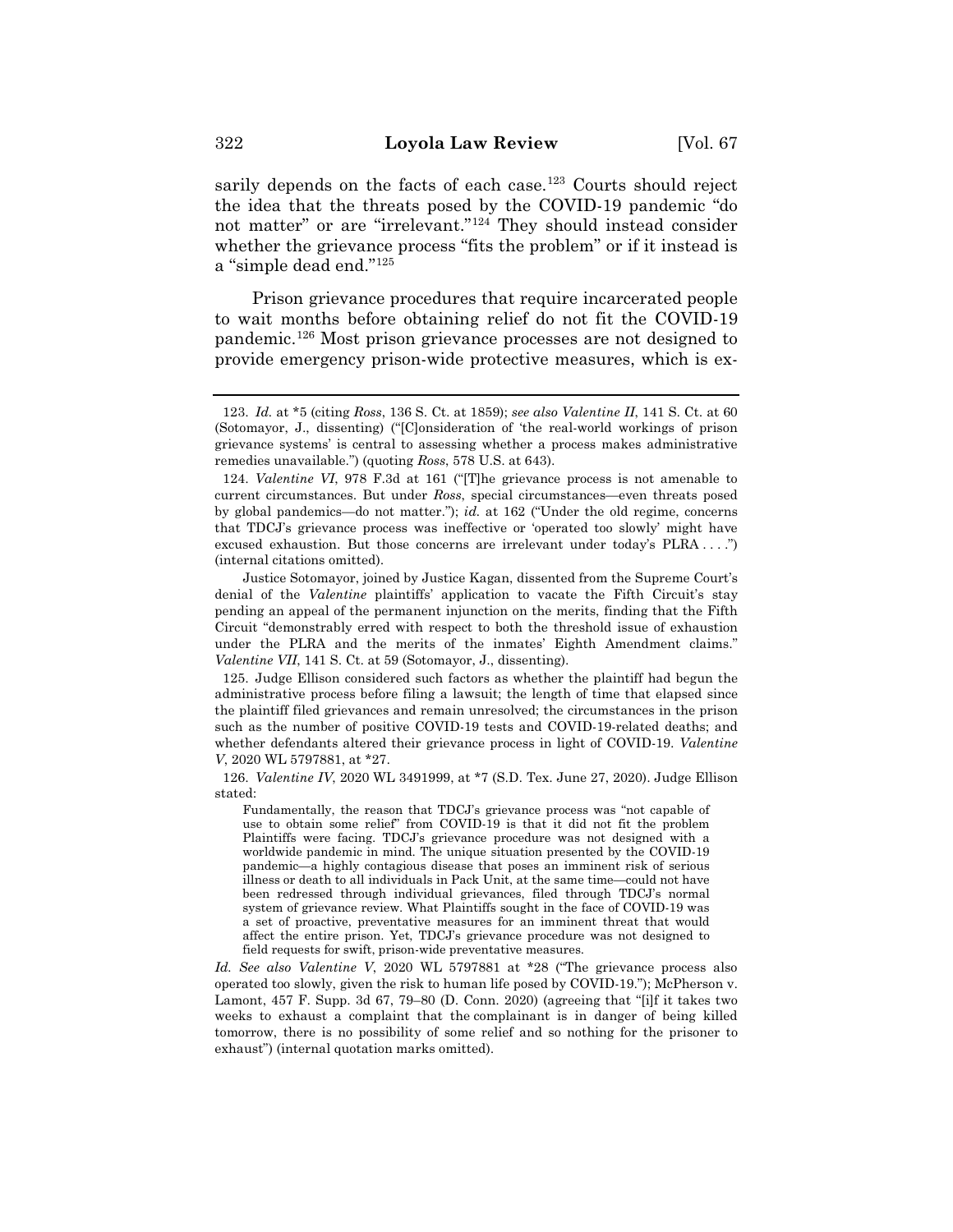actly what COVID-19 requires.<sup>127</sup> A grievance procedure "does" not fit the needs of prisoners when they are faced with a quickly spreading, potentially deadly pandemic" and the procedure therefore is "not capable of use to obtain some relief from the imminent threat of COVID-19."128

Courts should also consider whether a grievance process is a "simple dead end," because the process does not provide incarcerated people the relief needed to be protected from the COVID-19 pandemic.129 There is a "disconnect" between the grievance procedure and the threat of the pandemic when prison officials are either "'unable or unwilling' to provide swift, coordinated preventative relief."130

Consider, for example, DOC's actions during the COVID-19 pandemic. On March 23, 2020, James LeBlanc, DOC's Secretary, suspended the deadlines for DOC to respond to administrative grievances "until further notice."131 The suspension contained no carve-out for claims relating to COVID-19.132 The effect of this suspension is that a prisoner would have to wait an indefinite amount of time before his claims were exhausted and he was allowed to file a lawsuit.

That a grievance process simply exists "officially on the books" does not make it available.<sup>133</sup> If the grievance process does not fit the current health crisis, it is unavailable. So too is a process unavailable if it is simply (and possibly literally) a dead end. Health emergencies expose grievance procedures' flaws and their inability to be "available" when time is of the essence. Courts must consider the practical realities of a grievance process within

<sup>127.</sup> *Valentine V*, 2020 WL 5797881 at \*28 (noting that the existing grievance process was intended for "run-of-the-mill requests in ordinary times").

<sup>128.</sup> *Valentine IV*, 2020 WL 3491999 at \*14; *Valentine II*, 140 S. Ct. at 1601–01 (Sotomayor, J.) ("[I]f a plaintiff has established that the prison grievance procedures at issue are utterly incapable of responding to a rapidly spreading pandemic like Covid-19, the procedures may be 'unavailable' to meet the plaintiff's purposes . . . .").

<sup>129.</sup> *Valentine VII*, 141 S. Ct. at 59 ("[T]his Court held [in *Ross*] that remedies are not available, and thus exhaustion is not required, when 'an administrative procedure . . . operates as a simple dead end—with officers unable or consistently unwilling to provide any relief to aggrieved inmates.") (quoting *Ross*, 578 U.S. at 643).

<sup>130.</sup> *Valentine IV*, 2020 WL 3491999 at \*7 (quoting *Ross*, 136 S. Ct. at 1859).

<sup>131.</sup> Memorandum from James LeBlanc, *supra* note 88.

<sup>132.</sup> *Id.*

<sup>133.</sup> *Valentine VII*, 141 S. Ct. at 59 (Sotomayor, J., dissenting).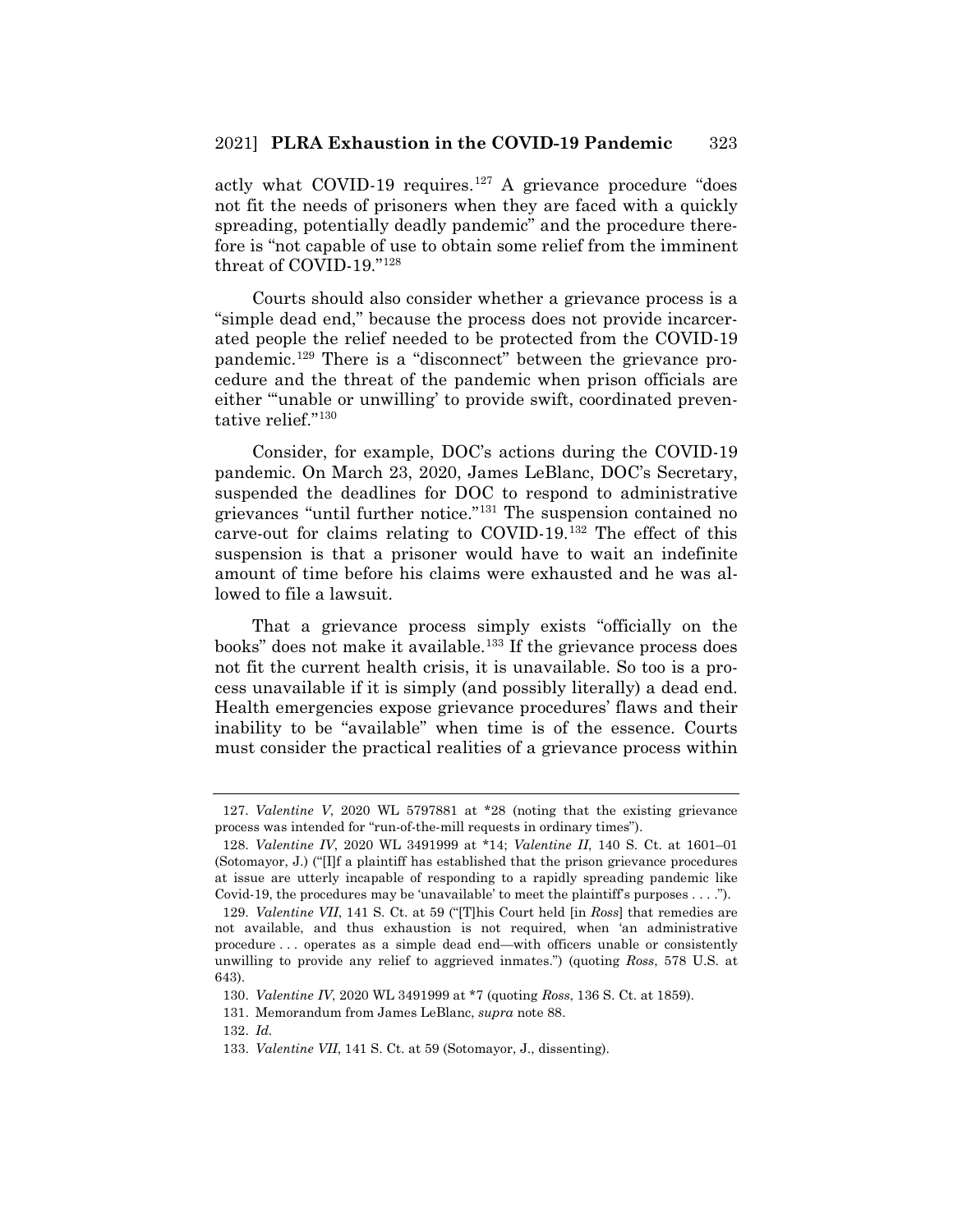context to determine whether that process is "capable of use to obtain relief."134

# **2. PETITIONERS CAN ASSERT LEGAL CLAIMS WITH LESS STRINGENT EXHAUSTION REQUIREMENTS.**

To escape the bonds of the PLRA,<sup>135</sup> incarcerated people may consider filing a habeas corpus application under 28 U.S.C. § 2241, which is usually brought to challenge the length of a prisoner's confinement. Section 2241, however, can also encompass conditions of confinement claims when incarcerated people seek release because the fact of their confinement creates a constitutional violation.136 A prisoner's ability to challenge the fact of confinement and seek release falls at "the heart of habeas corpus."137 Some courts have determined that Section 2241 is a proper vehicle to seek release due to unconstitutional conditions of confinement.<sup>138</sup>

136. There are important distinctions between a habeas corpus action, which challenges the fact of confinement, and a civil-rights action under 42 U.S.C. § 1983, which challenges only the conditions of confinement. Habeas actions "involve someone's liberty, rather than mere civil liability." Davis v. Fechtel, 150 F.3d 486, 490 (5th Cir. 1998) (citing Preiser v. Rodriguez, 411 U.S. 475, 489 (1973)). Nothing prevents a prisoner from bringing claims under Sections 2241 and 1983 in the same complaint. *See, e.g.*, McPherson v. Lamont, 457 F. Supp. 3d 67, 70 (D. Conn. 2020) (denying motion to dismiss state inmates and pretrial detainees' claims under 28 U.S.C. § 2241 and 42 U.S.C. § 1983 for relief relating to the COVID-19 pandemic).

137. *Preiser*, 411 U.S. at 499.

<sup>134.</sup> *Id.*

<sup>135.</sup> The PLRA does not apply to habeas petitions under 28 U.S.C. §§ 2241, 2254, or 2255. *See* Walker v. O'Brien, 216 F.3d 626, 629 (7th Cir. 2000).

<sup>138.</sup> *See, e.g.*, Wilson v. Williams, 961 F.3d 829, 832–33 (6th Cir. 2020) (Section 2241 proper vehicle when incarcerated people sought "release from custody to limit their exposure to the COVID-19 virus"); Medina v. Williams, 823 Fed. App'x 674, 676 (10th Cir. 2020) (Section 2241 claim "could be construed as also contending that in light of the pandemic [the prisoner] should be released from custody because there are no conditions of confinement that could adequately prevent an Eighth Amendment violation"); Cheek v. Warden of Federal Medical Center, 835 Fed. App'x 737, 739 (5th Cir. 2020) (prisoner's "request for release to home confinement in the context of a global pandemic [is] properly brought as an application for a writ of habeas corpus under Section 2241 because a favorable ruling from the district court [will] accelerate his release"); Basank v. Decker, No. 20-cv-2518, 2020 WL 1953847, at \*13 (S.D.N.Y. Apr. 23, 2020) (quoting Barbecho v. Decker, No. 20-cv-2821, 2020 WL 1876328, at \*6 (S.D.N.Y. Apr. 15, 2020)) ("If these Petitioners—whose medical conditions place them at a higher risk of severe illness, or death, from COVID-19 were to remain detained, they would face a significant risk that they would contract COVID-19 the very outcome they seek to avoid. Release is therefore necessary to make the habeas remedy effective."); Martinez-Brooks v. Easter, No. 3:20-cv-00569, 2020 WL 2813072, at \*1 (D. Conn. May 29, 2020) ("During the course of the ongoing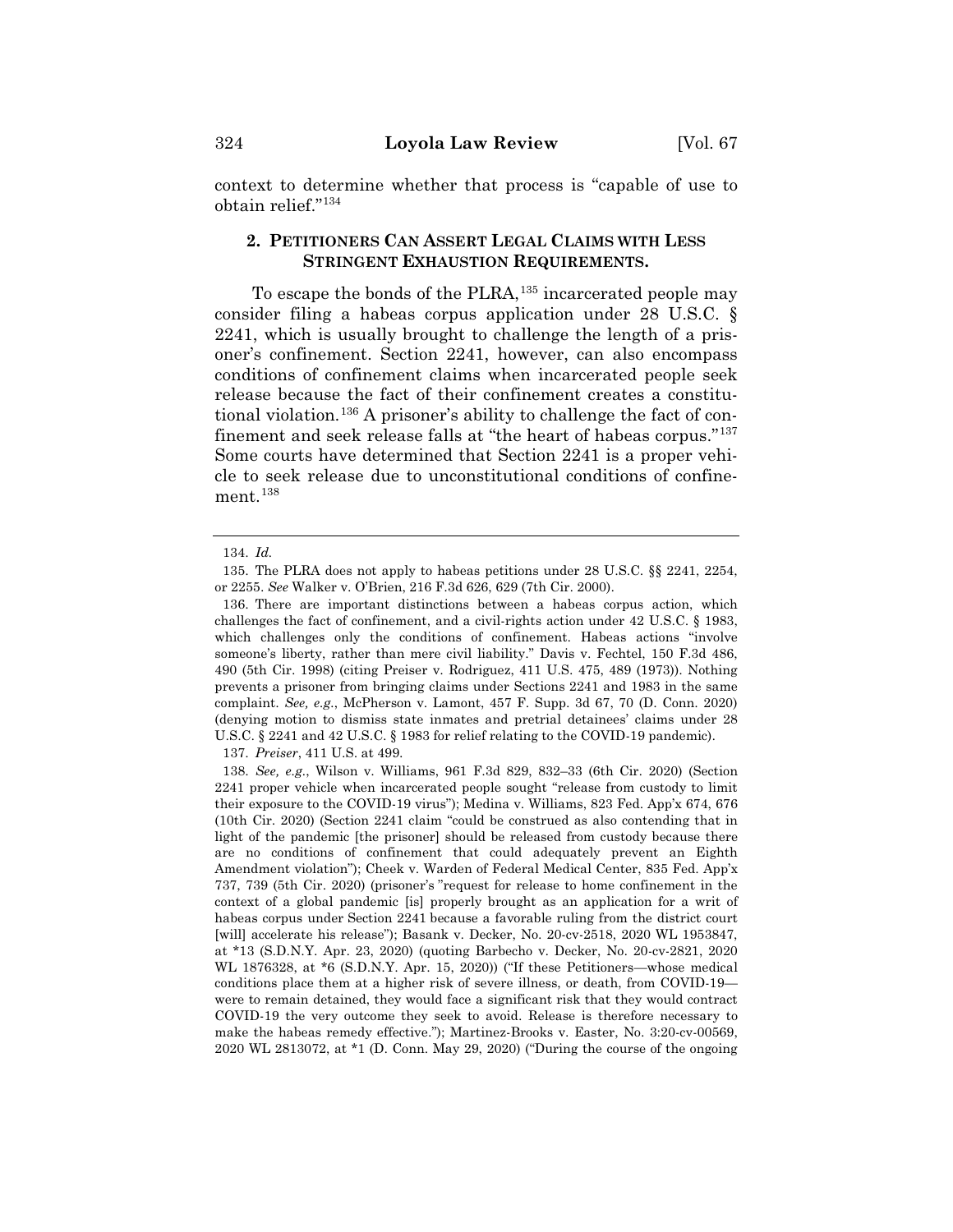#### 2021] **PLRA Exhaustion in the COVID-19 Pandemic** 325

Although Section 2241 has no express exhaustion requirement,<sup>139</sup> courts usually require incarcerated people filing a Section 2241 application to exhaust direct appeals and administrative remedies.140 But because Section 2241's exhaustion requirement is judge-created, it is "amenable to judge-made exceptions."141 For instance, courts have waived the exhaustion requirement if: it would be futile because exhaustion would result in "[u]ndue delay, if it in fact results in catastrophic health consequences"; the administrative process is "incapable of granting adequate relief"; and where "pursuing agency review would subject plaintiffs to undue prejudice."142

Federal prisoners could also move for compassionate release under the First Step Act.143 Congress enacted the compassionate release statute as part of the Comprehensive Crime Control Act of 1984.144 The statute initially required the Bureau of Prisons to file a motion seeking a reduction of a sentence when it determined that "extraordinary and compelling reasons" existed.<sup>145</sup> The First Step Act, passed in  $2018$ ,  $146$  broadened compassionate release to allow release upon a defendant's motion after fully exhausting administrative remedies, and after the sentencing court

COVID-19 pandemic, district courts within this Circuit have relied on the authority of *Mapp* to issue bail or temporary release orders to medically vulnerable Section 2241 petitioners claiming that their continued confinement violates the Constitution."); *but see* Rice v. Gonzalez, 985 F.3d 1069, 1070 (5th Cir. 2021) ("But we also conclude that the Great Writ does not, in this circuit, afford release for prisoners held in state custody due to adverse conditions of confinement.").

<sup>139.</sup> *See* U.S. ex rel. Scranton v. State of N.Y., 532 F.2d 292, 294 (2d Cir. 1976) (Section 2241 "does not by its own terms require the exhaustion of state remedies as a prerequisite to the grant of federal habeas relief.").

<sup>140.</sup> *See, e.g.*, Kane v. Zuercher, 344 F. App'x 267, 269 (7th Cir. 2009) (While "there is no express exhaustion requirement in 28 U.S.C. § 2241, a district court is entitled to require a prisoner to exhaust the administrative remedies that the BOP offers before it will entertain a petition.").

<sup>141.</sup> Ross v. Blake, 136 S. Ct. 1850, 1857 (2016); *see also* McCarthy v. Madigan, 503 U.S. 140, 144 (1992) ("Where Congress specifically mandates, exhaustion is required. But where Congress has not clearly required exhaustion, sound judicial discretion governs." (citations omitted)).

<sup>142.</sup> Washington v. Barr, 925 F.3d 109, 118–20 (2d Cir. 2019).

<sup>143. 18</sup> U.S.C. § 3582(c)(1)(A)(i).

<sup>144. 18</sup> U.S.C. § 3582.

<sup>145. 18</sup> U.S.C. § 3582(c)(1)(A)(i).

<sup>146.</sup> P.L. 115-391, 132 Stat. 5194, at § 603 (Dec. 21, 2018). The First Step Act ("Formerly Incarcerated Reenter Society Transformed Safely Transitioning Every Person Act") was passed in 2018 with the goal of giving prisoners shortened sentences for exhibiting positive behavior and obtaining job training. *Id.*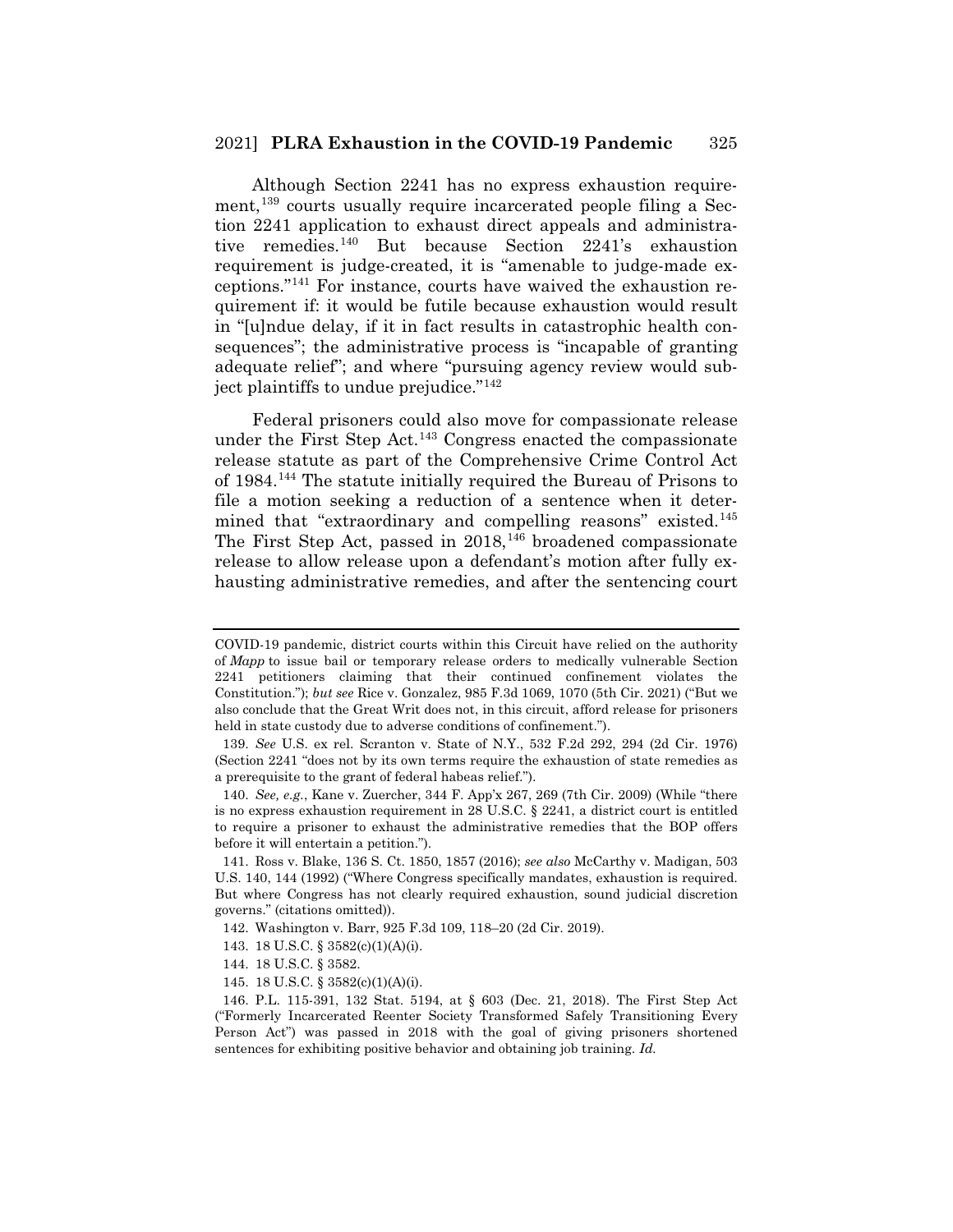considers the factors set forth in Section 3553(a) and determines that extraordinary and compelling reasons for release exist.<sup>147</sup> Although an incarcerated person is required to wait 30 days following the warden's receipt of a request or to exhaust administrative remedies, this "requirement" is not jurisdictional and does not prohibit an incarcerated person from seeking relief in a federal court.148 Like the exhaustion requirement under Section 2241, the First Step Act's exhaustion requirement is "not absolute and . . . can be waived by the government or by the court, therefore justifying an exception in the unique circumstances of the COVID-19 pandemic."149

Federal prisoners have succeeded in obtaining release through the First Step Act during the COVID-19 pandemic.<sup>150</sup>

150. *See, e.g.*, United States v. Rodriguez, 451 F. Supp. 3d 392 (E.D. Pa. 2020) (granting compassionate release after finding risk factors for coronavirus constitute extraordinary and compelling reason and noting that prisons are "tinderboxes for infectious disease"); United States v. Jepsen, 451 F. Supp. 3d 242 (D. Conn. 2020) (granting compassionate release); United States v. Colvin, 451 F. Supp. 3d 237 (D. Conn. 2020) ("She has diabetes, a 'serious . . . medical condition,' which substantially increases her risk of severe illness if she contracts COVID-19. . . . Defendant is 'unable to provide self-care within the environment of' FDC Philadelphia in light of the ongoing and growing COVID-19 pandemic because she is unable to practice effective social distancing and hygiene to minimize her risk of exposure, and if she did develop complications, she would be unable to access her team of doctors at Bridgeport Hospital. In light of the expectation that the COVID-19 pandemic will continue to grow and spread over the next several weeks, the Court concludes that the risks faced by Defendant will be minimized by her immediate release to home, where she will quarantine herself."); United States v. Gonzalez, 451 F. Supp. 3d 1194, 1196 (E.D. Wash. 2020) (releasing defendant and recognizing that "these are not ordinary times"); United States v. Muniz, No. 4:09-cr-0199-1, 2020 WL 1540325 (S.D. Tex. Mar. 30, 2020) (granting compassionate release); United States v. Foster, No. 1:14-cr-324-02, 2020 WL 6882941 (M.D. Pa. Apr. 3, 2020) ("The circumstances faced by our prison system during this highly contagious, potentially fatal global pandemic are unprecedented. It is no stretch to call this environment 'extraordinary and compelling,' and we well believe that, should we not reduce Defendant's sentence, Defendant has a high likelihood of contracting COVID-19 from which he

<sup>147. 18</sup> U.S.C. § 3582(c)(1)(A).

<sup>148.</sup> *See* United States v. Calton, 900 F.3d 706, 711 (5th Cir. 2018) (requirements of Section 3582(c) are "nonjurisdictional in character").

<sup>149.</sup> *Valentine I*, 956 F.3d 797 (5th Cir. 2020) (Higginson, J., concurring); Fuller v. Rich, 11 F.3d 61, 62 (5th Cir. 1994); *but see* U.S. v. Alam, 960 F.3d 831, 832 (6th Cir. 2020) (affirming dismissal without prejudice of a plaintiff's COVID-related First Step Act suit because "[Alam] failed to invoke all of the options for obtaining relief from the prison. Alam asks us to overlook that reality by finding the requirement nonmandatory or by fashioning an exception of our own. But because this exhaustion requirement serves valuable purposes (there is no other way to ensure an orderly processing of applications for early release) and because it is mandatory (there is no exception for some compassionate-release requests over others), we must enforce it.").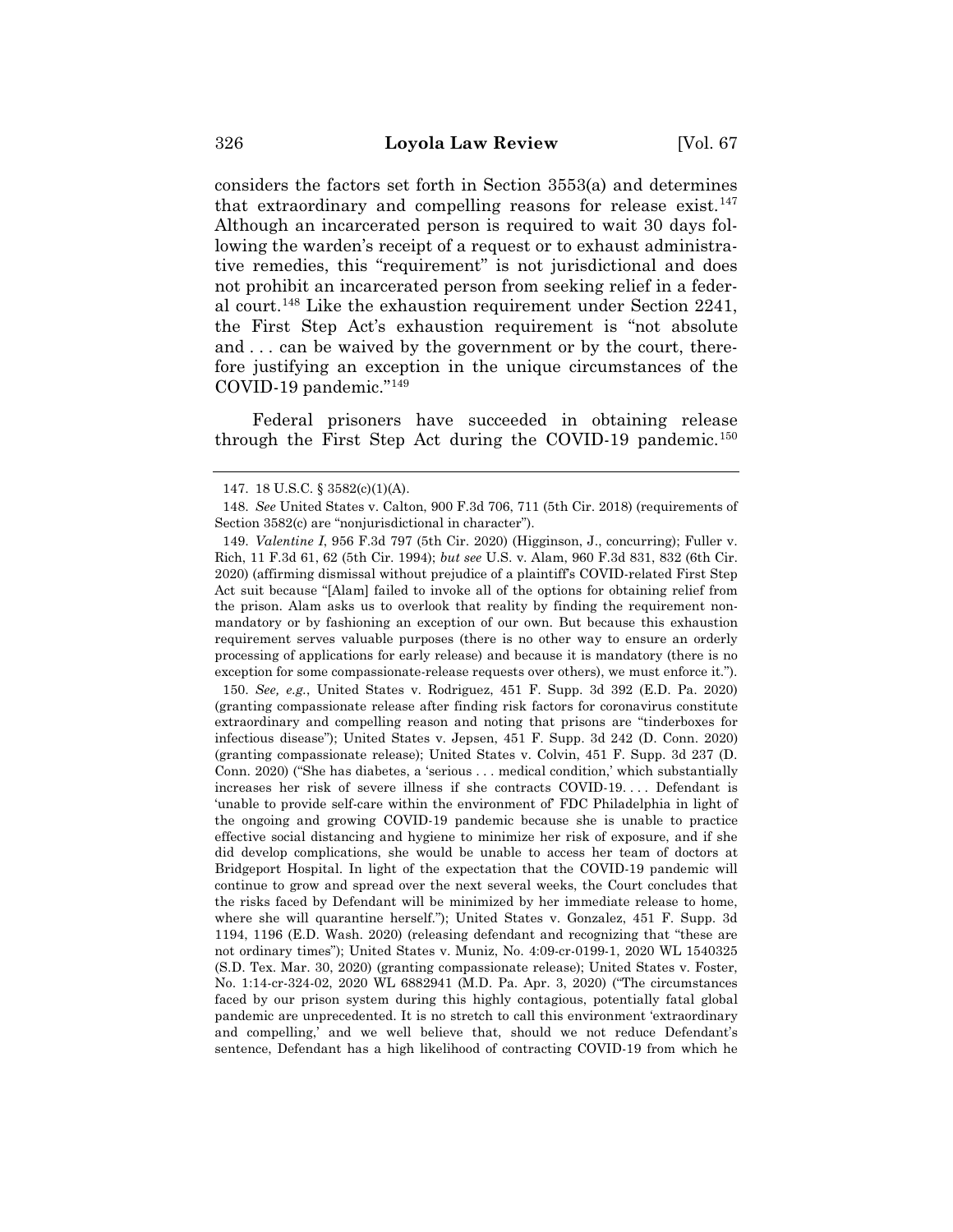But this avenue is not a cure-all, as it does not provide a remedy to incarcerated people seeking relief against unconstitutional conditions, but who do not fall within the First Step Act's parameters to obtain compassionate release. Even so, free from the constraints of the PLRA's mandatory exhaustion requirements, courts may be more willing when considering claims under either Section 2241 or the First Step Act to recognize the effects of COVID-19 and apply a context-based approach to exhaustion.

### **3. AS A LAST RESORT, CONGRESS COULD INTERVENE.**

To ensure that cases brought by incarcerated people do not meet a "simple dead end" at the hands of the PLRA, Congress could pass an emergency bill temporarily suspending the exhaustion requirement until the pandemic has subsided. To be sure, we understand that this is a drastic remedy. But the federal government has shown a willingness to take extreme measures in these unprecedented times. For example, the Federal Bureau of Prisons received \$100 million in CARES Act funding;<sup>151</sup> the United States Attorney General recommended the release of at-risk incarcerated people;<sup>152</sup> and the Centers for Disease Control and Prevention has issued guidance specifically tailored to correctional institutions.153 Despite these measures, prisoners remain locked in COVID-19's "epicenters" with a near insurmountable obstacle to constitutional relief. An express directive from Congress may be the only way to clear this hurdle.

would "not expected to recover." USSG SS 1B1.13. No rationale is more compelling or extraordinary."); United States v. Powell, No. 1:94-CR-00316, 2020 WL 1698194 (D.D.C. Mar. 28, 2020) (granting unopposed motion for compassionate release in light of COVID-19 and finding it "would be futile" to require defendant to first exhaust in light of open misdemeanor case); United States v. Campagna, No. 16-cr-78-01, 2020 WL 1489829 (S.D.N.Y. Mar. 27, 2020) (granting compassionate release); United States v. Brannan, Order on Emergency Motion for Reduction of Sentence, No. 4:15 cr-80-01 (S.D. Tex. Apr. 2, 2020) (granting compassionate release); Ord. on Motion to Reduce Sentence, United States v. Copeland, No. 2:05-cr-135 (D.S.C. Mar. 24, 2020) (granting compassionate release to defendant in part due to "Congress's desire for courts to release individuals the age defendant is, with the ailments that defendant has during this current pandemic").

<sup>151.</sup> *CARES Act Provides Needed Relief to Legal Profession*, AM. BAR ASS'N (April 6, 2020), https://www.americanbar.org/news/abanews/aba-news-archives/2020/04 /cares-act-and-legal-profession/.

<sup>152.</sup> Memorandum from William Barr, Att'y Gen., U.S. Dep't of Justice, to Director of Bureau of Prisons (April 3, 2020), https://www.justice.gov/file/1266661/download.

<sup>153.</sup> CDC, *supra* note 81.